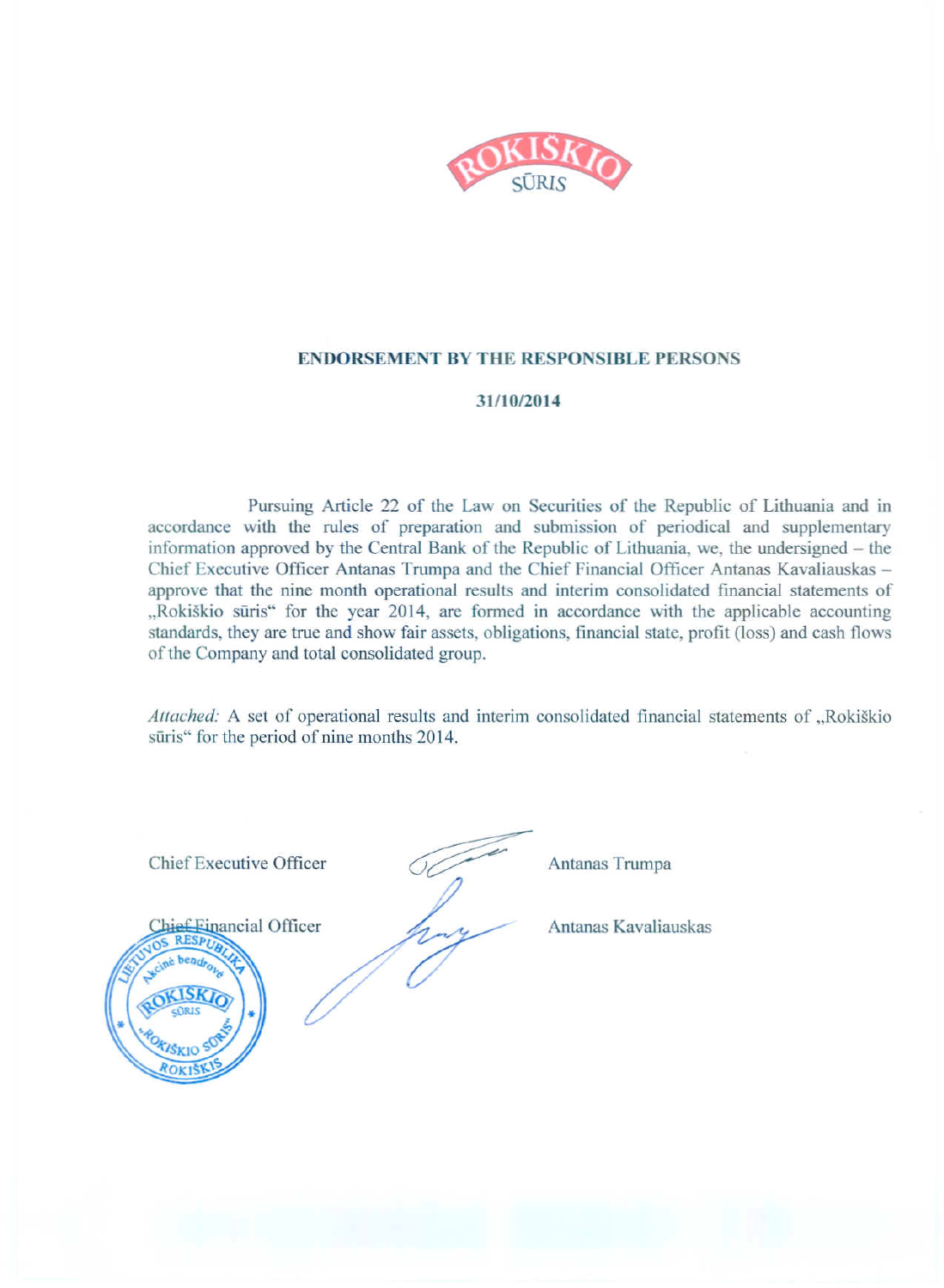

# **OPERATIONAL RESULTS AND A SET OF CONSOLIDATED FINANCIAL STATEMENTS OF ROKISKIO SURIS AB FOR NINE MONTH PERIOD OF THE YEAR 2014**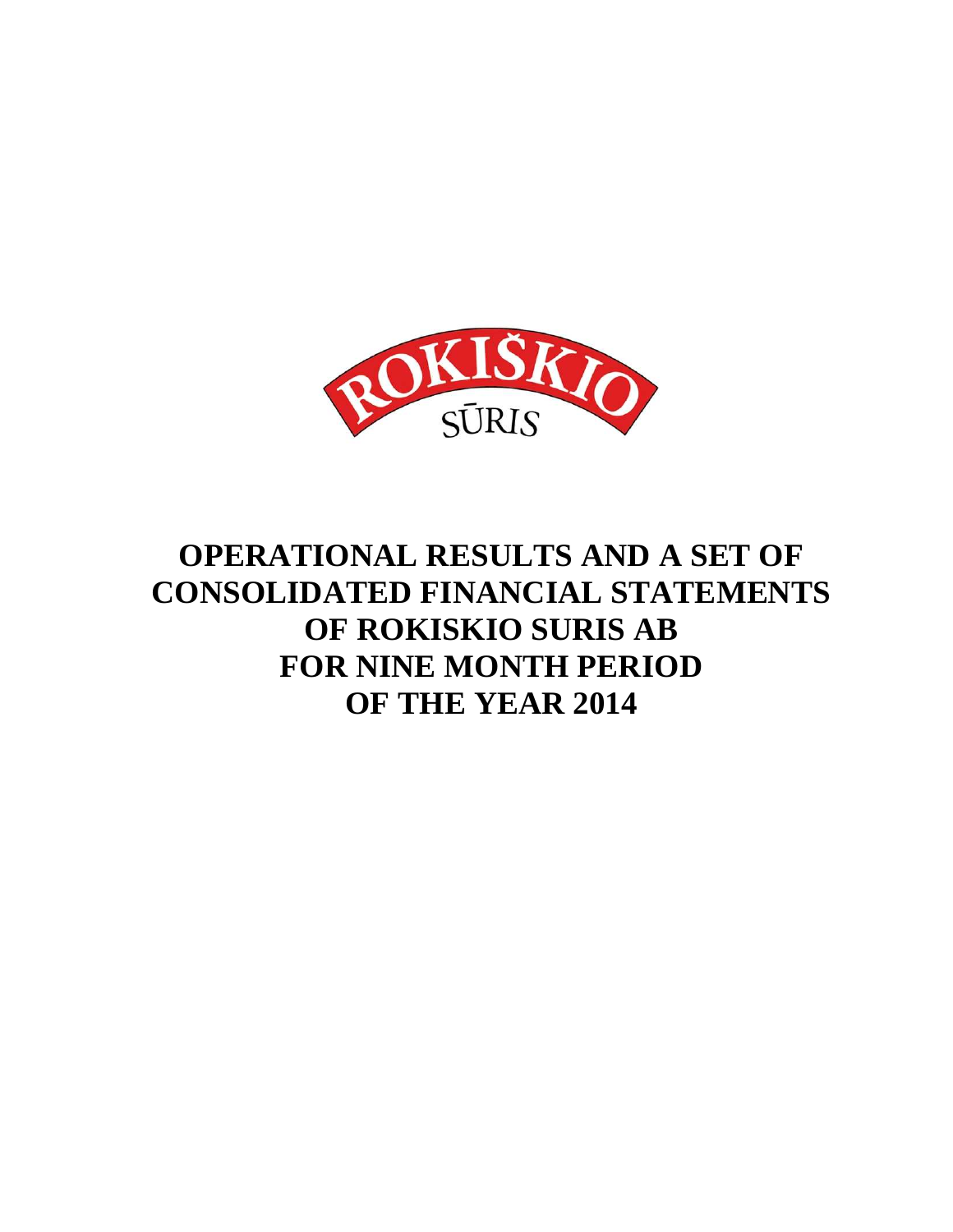# **TABLE OF CONTENTS**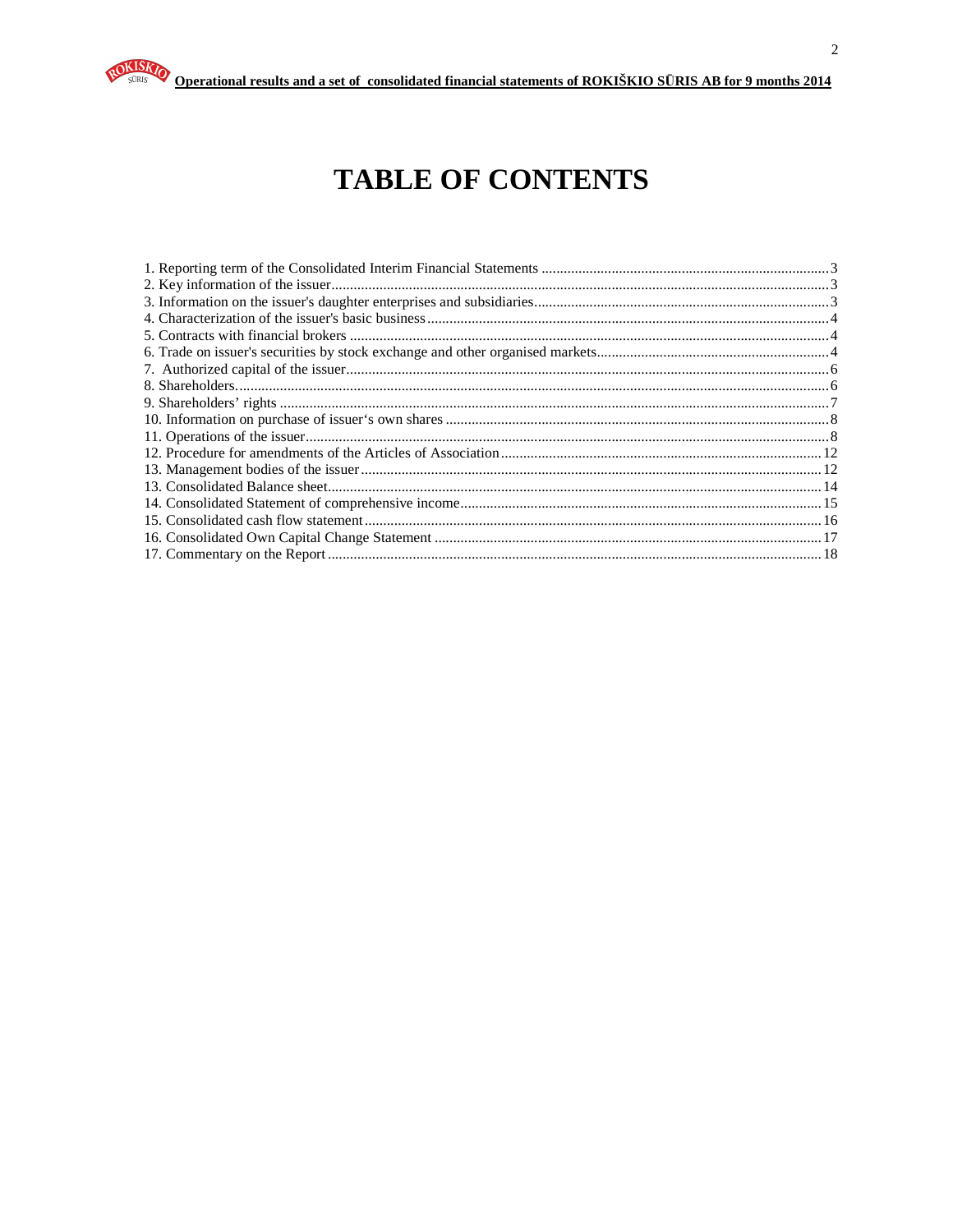#### **1. Reporting term of the Consolidated Interim Financial Statements**

The review of operational results and Consolidated Interim Financial Statements are prepared for nine month period of the year 2014.

#### **2. Key information of the issuer**

Name of the issuer: Joint stock company "Rokiskio suris". Legal base: Joint Stock Company. Address – Pramones str. 3, LT 42150 Rokiskis, Republic of Lithuania. Telephone: +370 458 55 200, fax +370 458 55 300. E-mail address: rokiskio.suris@rokiskio.com Website: www.rokiskio.com Registered in on  $28<sup>th</sup>$  February 1992 by the Authorities of Rokiskis region. Re-registered in on 28<sup>th</sup> November 1995 by the Ministry of Economy of the Republic of Lithuania. Company code 173057512. Manager of registry of legal entities – State company "Registru centras". The authorized capital of AB "Rokiskio suris" equals to LTL 35,867,970. There are 35,867,970 shares. Nominal value per share equals to LTL 1 (one litas).

#### **3. Information on the issuer's daughter enterprises and subsidiaries**

The consolidated group (hereinafter the "Group") consists of the Parent Company, two branches and five subsidiaries. (In 2013, the Parent Company, two branches, five subsidiaries and one joint venture).

#### **Subsidiaries of AB "Rokiškio s**ū**ris":**

UAB "Rokiskio pienas" legal address: Pramonės str. 8, LT - 28216 Utena. Company code: 300561844. AB "Rokiškio sūris" is its founder and the only shareholder having 100 per cent of shares.

UAB "Rokiškio pieno gamyba" legal address: Pramonės str. 8, LT - 28216 Utena. Company code: 303055649. AB, Rokiškio sūris" is its founder and the only shareholder having 100 per cent of shares.

Dairy cooperative "Žalmargė" legal address: Kalnalaukio str.1, Širvintos. Company code: 178301073.

Latvian company SIA Jekabpils piena kombinats (company code 45402008851, legal address: Akmenu iela 1, Jekabpils, Latvija LV-5201).

Latvian company SIA Kaunata (company code 240300369, legal address Rogs, Kaunata pag., Rezeknes nov., Latvia).

#### **Branches of AB "Rokiškio s**ū**ris"**:

AB "Rokiškio sūris" branch Utenos pienas (Company code: 110856741, Pramonės g. 8, LT-28216 Utena);

AB "Rokiškio sūris" branch Ukmergės pieninė (Company code: 182848454, Kauno g. 51, LT-20119, Ukmergė).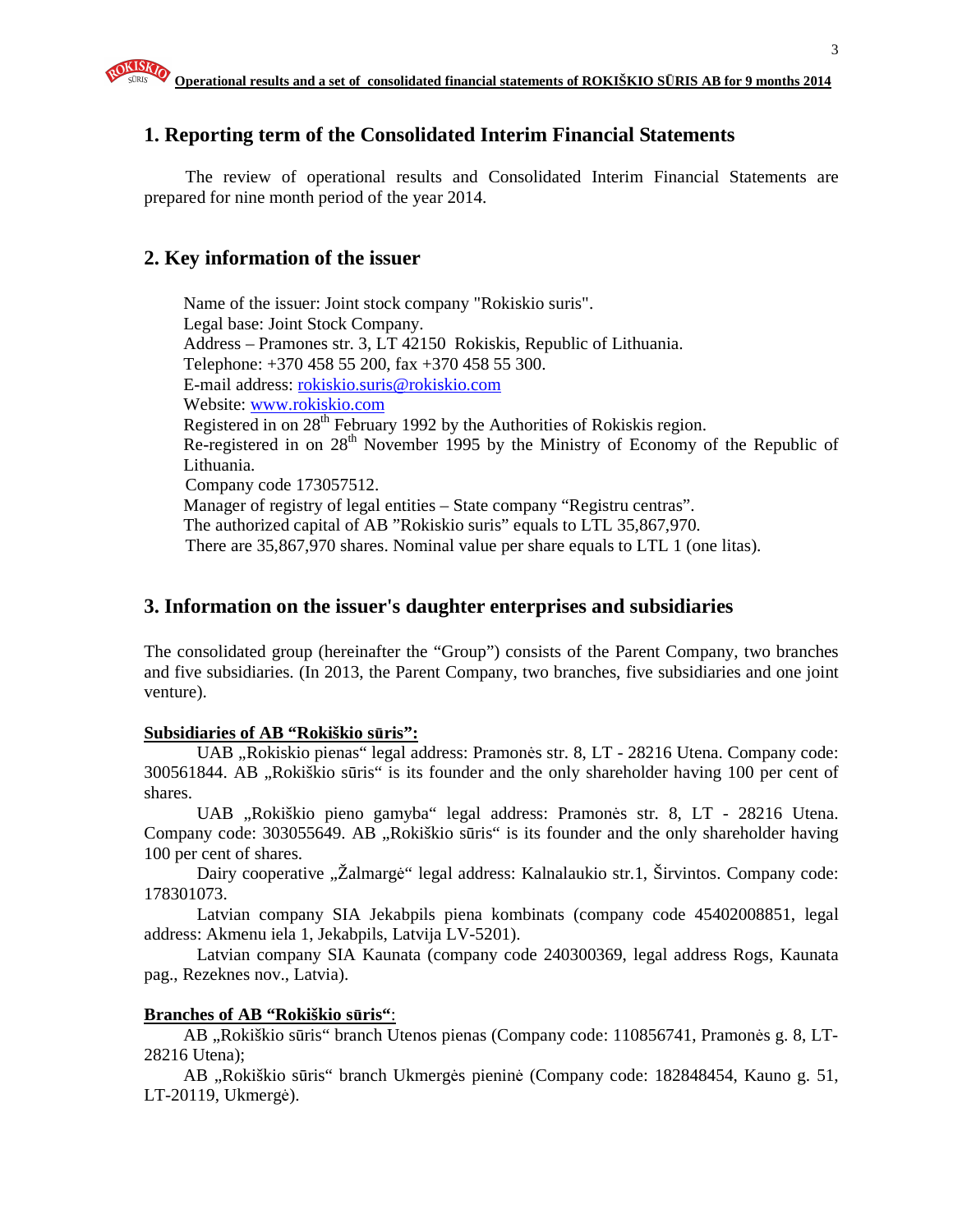#### **4. Characterization of the issuer's basic business**

Basic business of the group of "Rokiškio sūris":

♦ Dairying and cheese production (EVRK 10.51);

Basic business of AB "Rokiškio sūris" is production and sales of fermented cheese, whey products, and skim milk powder.

Subsidiaries:

Basic business of UAB "Rokiškio pienas" is sales of fresh dairy products (fluid milk, kefir, sour milk, butter, curds, fresh cheese, sour cream, chocolate coated curds dessert, desserts).

Basic business of UAB "Rokiškio pieno gamyba" is production of fresh dairy products (fluid milk, kefir, sour milk, butter, curds, fresh cheese, sour cream, chocolate coated curds dessert, desserts).

Basic business of KB "Zalmargė" is purchase of raw milk. Basic business of SIA Jekabpils piena kombinats – purchase of raw milk. Basic business of SIA Kaunata – purchase of raw milk.

#### **Branches of AB "Rokiškio s**ū**ris":**

Basic business of AB "Rokiškio sūris" branches Utenos pienas and Ukmergės pieninė is purchase of raw milk.

#### **5. Contracts with financial brokers**

On 24<sup>th</sup> December 2003, AB "Rokiškio sūris" made a contract with UAB FMI "Baltijos vertybiniai popieriai" (Gedimino pr.60, Vilnius) regarding administration of shareholders of AB  $\mu$ Rokiškio sūris". On 15<sup>th</sup> January 2007, the financial company changed its name into UAB FMI "Orion securities" (A.Tumėno str. 4, LT-01109 Vilnius).

#### **6. Trade on issuer's securities by stock exchange and other organised markets**

The 35,867,970 ordinary registered shares of AB "Rokiškio sūris" are listed on the **Official List of NASDAQ OMX Vilnius Stock Exchange**. (VVPB symbol RSU1L). Nominal value per share 1 (one) litas.

The Company has not issued any debt securities for the public stock trading.The Company has not issued nor registered any debt securities for the non-public stock trading.

There are no securities which would not participate as a part of the Authorized Capital and be regulated by the Law on Securities.

The shares were not traded by other stock exchanges or similar institutions. As from 22nd November 2010 the trade on stock markets is performed in euros.

Trade by shares of AB Rokiskio sûris on NASDAQ OMX Vilnius Stock Exchange: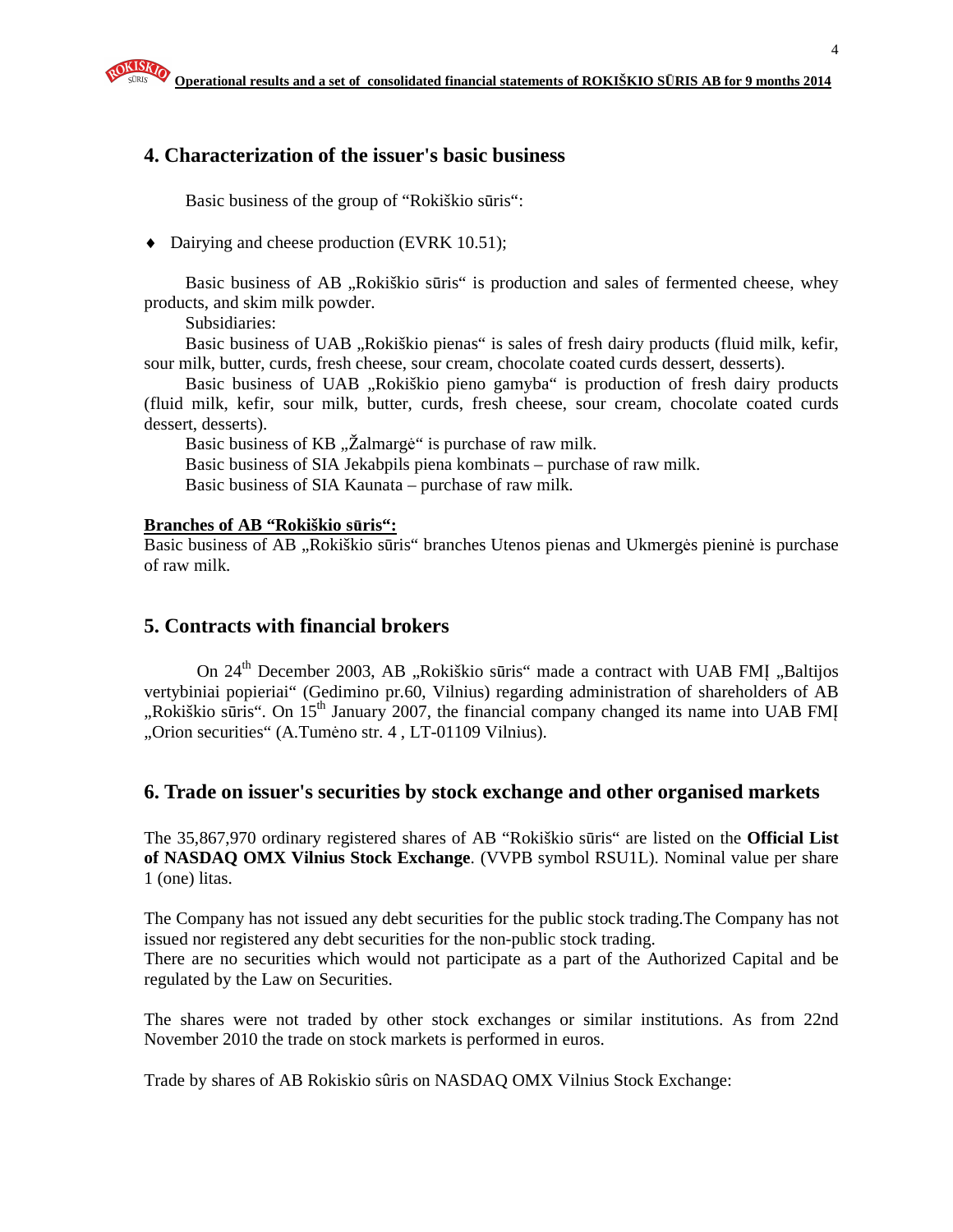| period     | <b>Reported</b> |       | Price (Eur) |        |                 |                                    | <b>Turnover (Eur)</b> |                |                 |
|------------|-----------------|-------|-------------|--------|-----------------|------------------------------------|-----------------------|----------------|-----------------|
| from       | to              | max   | min.        | avver. | Last<br>session | Date of last<br>trading<br>session | max                   | min            | Last<br>session |
| 2011.01.01 | 2011.03.31      | 1.789 | 1.505       | 1.696  | 1.750           | 2011.03.31                         | 92,633.76             | $\mathbf{0}$   | $\mathbf{0}$    |
| 2011.04.01 | 2011.06.30      | 1.807 | 1.410       | 1.574  | 1.440           | 2011.06.30                         | 118,496.02            | $\mathbf{0}$   | 118,496.02      |
| 2011.07.01 | 2011.09.30      | 1.485 | 1.370       | 1.404  | 1.400           | 2011.09.30                         | 223,147.30            | $\mathbf{0}$   | 14,035.60       |
| 2011.10.01 | 2011.12.30      | 1.478 | 1.205       | 1.256  | 1.298           | 2011.12.30                         | 644,770.74            | $\mathbf{0}$   | 3,595.46        |
| 2012.01.01 | 2012.03.30      | 1.388 | 1.29        | 1.360  | 1.359           | 2012.03.30                         | 118,945.00            | $\mathbf{0}$   | $\mathbf{0}$    |
| 2012.04.01 | 2012.06.30      | 1.40  | 1.25        | 1.36   | 1.360           | 2012.06.29                         | 108,953.50            | $\mathbf{0}$   | 4,128.00        |
| 2012.07.01 | 2012.09.30      | 1.40  | 1.30        | 1.37   | 1.40            | 2012.09.28                         | 641,665.74            | $\mathbf{0}$   | 1,158.70        |
| 2012.10.01 | 2012.12.31      | 1.47  | 1.33        | 1.37   | 1.40            | 2012.12.28                         | 390,622.20            | $\mathbf{0}$   | 1,950.00        |
| 2013.01.01 | 2013.03.28      | 1.59  | 1.39        | 1.46   | 1.57            | 2013.03.30                         | 77,386.93             | $\mathbf{0}$   | 4,671.62        |
| 2013.04.01 | 2013.06.28      | 1.63  | 1.44        | 1.49   | 1.50            | 2013.06.28                         | 335,690.00            | $\mathbf{0}$   | 5,992.78        |
| 2013.07.01 | 2013.09.30      | 1.64  | 1.48        | 1.57   | 1.64            | 2013.09.30                         | 93,753.10             | $\mathbf{0}$   | 93,753.10       |
| 2013.10.01 | 2013.12.31      | 1.62  | 1.50        | 1.55   | 1.59            | 2013.12.30                         | 265,880.80            | $\mathbf{0}$   | 1,162.22        |
| 2014.01.01 | 2014.03.31      | 1.74  | 1.59        | 1.68   | 1.70            | 2014.03.31                         | 106,298.00            | $\mathbf{0}$   | $\overline{0}$  |
| 2014.04.01 | 2014.06.30      | 1.70  | 1.55        | 1.59   | 1.65            | 2014.06.30                         | 813,077.60            | $\mathbf{0}$   | 907.50          |
| 2014.07.01 | 2014.09.30      | 1.68  | 1.49        | 1.53   | 1.55            | 2014.09.30                         | 347,029.70            | $\overline{0}$ | $\overline{0}$  |

#### **Trade on central market:**

#### **Trade by the shares of AB "Rokiškio s**ū**ris" within January-September 2014**  Price EUR



Data source – website of AB NASDAQ OMX Vilnius: http://www.nasdaqomxbaltic.com/market/?instrument=LT0000100372&list=2&pg=details&tab=historical&lang=en& currency=0&downloadcsv=0&date=&start=01.01.2014&end=30.09.2014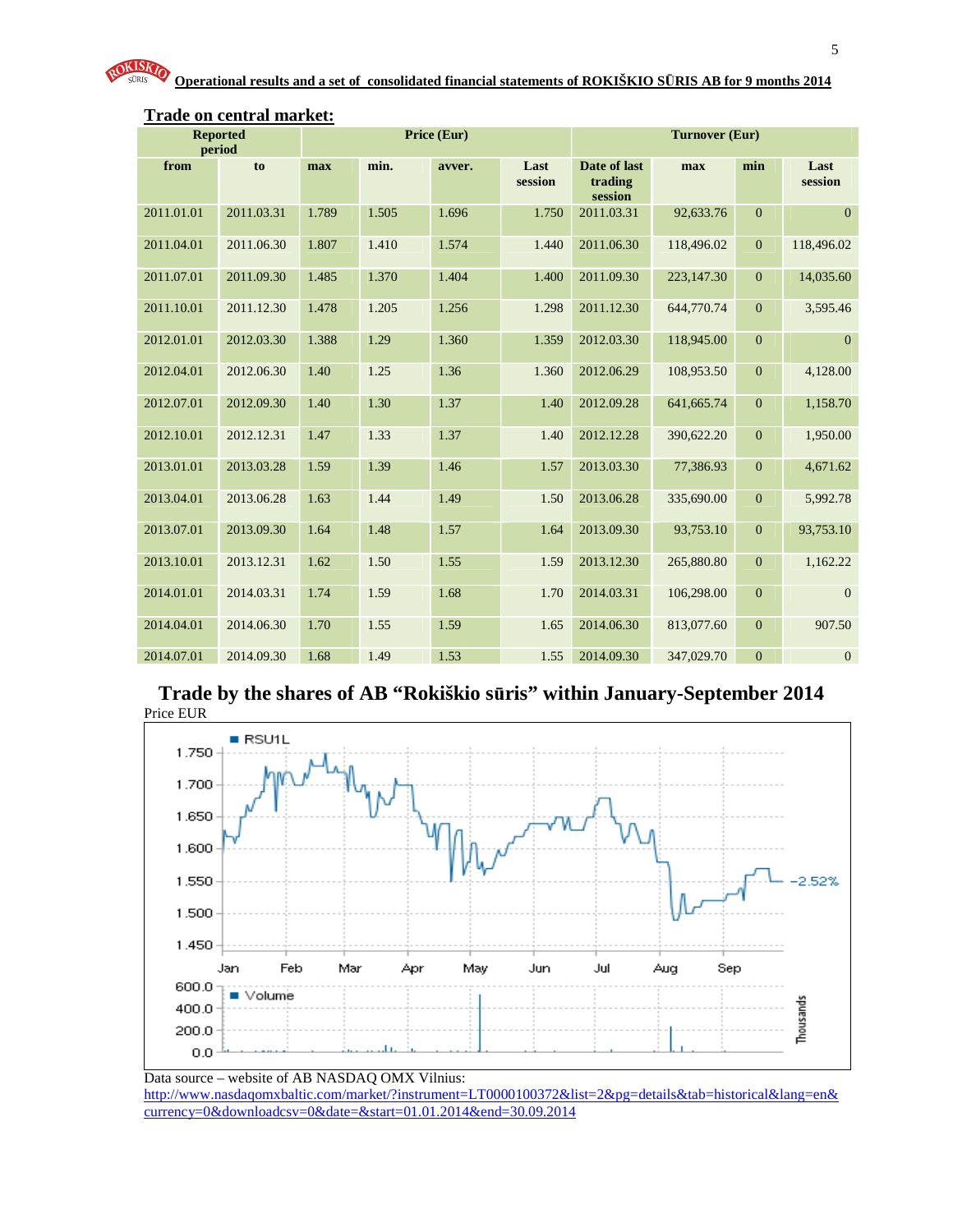| <b>Reporting period</b> |            | <b>Total turnover</b> |              | Date of last    | <b>Capitalisation</b> |
|-------------------------|------------|-----------------------|--------------|-----------------|-----------------------|
| from                    | to         | (units)               | (Eur)        | trading session | (Eur)                 |
| 2010.01.01              | 2010.03.31 | 988,352               | 975,929      | 2010.03.31      | 38,983,123            |
| 2010.04.01              | 2010.06.30 | 1,384,497             | 1,419,903    | 2010.06.30      | 37,406,882            |
| 2010.07.01              | 2010.09.30 | 829,929               | 1,022,024    | 2010.09.30      | 53,092,399            |
| 2010.10.01              | 2010.12.31 | 1,564,687             | 2,715,182    | 2010.12.30      | 68,893,250            |
| 2011.01.01              | 2011.03.31 | 482,039               | 817,582.95   | 2011.03.31      | 62,768,948            |
| 2011.04.01              | 2011.06.30 | 791,936               | 1,246,500.83 | 2011.06.30      | 51,649,877            |
| 2011.07.01              | 2011.09.30 | 821,016               | 1,152,527.70 | 2011.09.30      | 50,215,158            |
| 2011.10.01              | 2011.12.30 | 1,192,435             | 1,498,010.23 | 2011.12.30      | 46,556,625            |
| 2012.01.01              | 2012.03.31 | 189,564               | 257,712.33   | 2012.03.31      | 48,744,571            |
| 2012.04.01              | 2012.06.30 | 228,464               | 310,179.89   | 2012.06.29      | 48,780,439            |
| 2012.07.01              | 2012.09.30 | 835,557               | 1,142,089.88 | 2012.09.28      | 50,215,158            |
| 2012.10.01              | 2012.12.31 | 525,165               | 717,997.30   | 2012.12.28      | 50,215,158            |
| 2013.01.01              | 2013.03.31 | 265,841               | 389,055.13   | 2013.03.30      | 56,312,713            |
| 2013.04.01              | 2013.06.30 | 675,596               | 1,005,631.66 | 2013.06.28      | 53,801,955            |
| 2013.07.01              | 2013.09.30 | 358,981               | 562,423.85   | 2013.09.30      | 58,823,471            |
| 2013.10.01              | 2013.12.31 | 743,434               | 1,154,134.97 | 2013.12.30      | 57,030,072            |
| 2014.01.01              | 2014.03.31 | 381,601               | 640,913.17   | 2014.03.31      | 60,975,549            |
| 2014.04.01              | 2014.06.30 | 708,846               | 1,124,285.96 | 2014.06.30      | 59,182,150            |
| 2014.07.01              | 2014.09.30 | 410,778               | 629,526.69   | 2014.09.30      | 55,595,354            |

## **Capitalization of the Securities**

# **7. Authorized capital of the issuer**

As at September  $30<sup>th</sup>$ , 2014, the Authorized capital of AB "Rokiškio sūris" comprised of the following:

| Type of shares             | Number of shares | Nominal value,<br>LTL | Total nominal<br>value. LTL | Share of<br>authorized capital<br>(%) |
|----------------------------|------------------|-----------------------|-----------------------------|---------------------------------------|
|                            |                  |                       |                             |                                       |
| Ordinary registered shares | 35,867,970       |                       | 35,867,970                  | 100.00                                |

All shares of AB ,,Rokiškio sūris" are paid-up, and they are not subject to any limitations of transference.

### **8. Shareholders.**

Total number of shareholders (as at 30.09.2014) – 5,523 shareholders.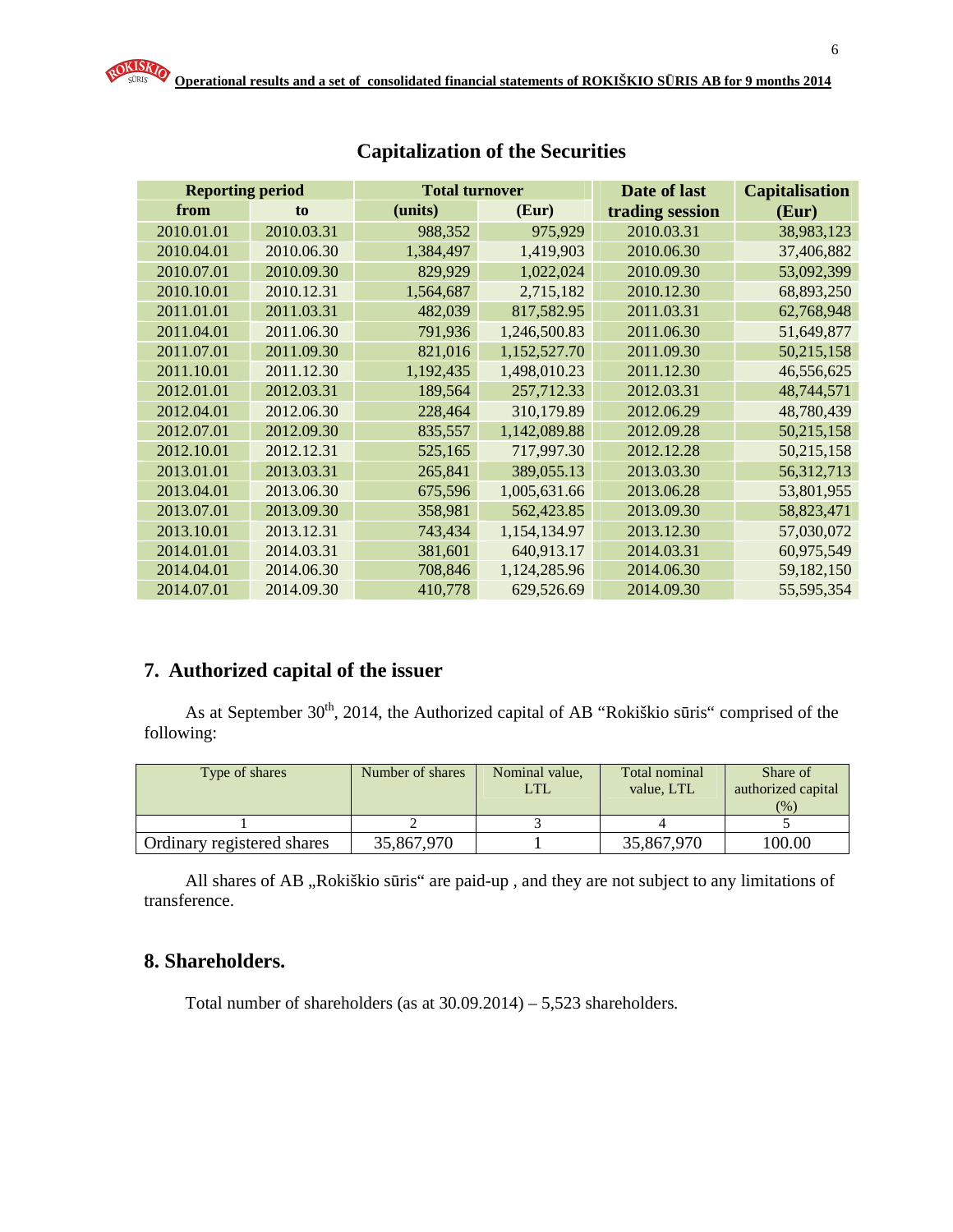| Name, surname<br>Name of company                                                        | <b>Address</b>                                                               |                     | <b>Proprietary rights</b> | <b>With associated</b><br>persons |                          |                            |
|-----------------------------------------------------------------------------------------|------------------------------------------------------------------------------|---------------------|---------------------------|-----------------------------------|--------------------------|----------------------------|
|                                                                                         |                                                                              | Number of<br>shares | Capital<br>share %        | <b>Votes</b><br>$\frac{0}{0}$     | Capital<br>share $%$     | <b>Number</b><br>of shares |
| <b>UAB</b> "Pieno pramonės<br>investicijų valdymas"<br><b>Company code</b><br>173748857 | Pramonės str. 3,<br><b>Rokiškis</b><br>Lithuania                             | 10 032 173          | 27.97                     | 28.61                             | 70.47                    | 72.08                      |
| <b>SIA "RSU Holding",</b><br>reg.No.40103739795                                         | Sliezu iela 9A-25,<br>Riga                                                   | 8 909 347           | 24.84                     | 25.41                             | 70.47                    | 72.08                      |
| <b>Antanas Trumpa</b>                                                                   | Sodų 41a, Rokiškis<br>Lithuania                                              | 6 199 875           | 17.28                     | 17.68                             | 70.47                    | 72.08                      |
| <b>Swedbank clients</b><br><b>Company code</b><br>10060701 EE<br>40003074764 LV         | Liivalaia 8,<br>Tallinn<br>Estonia/<br><b>Balasta</b><br>Dambis 1A<br>Latvia | 2 497 904           | 6.96                      | 7.12                              | $\overline{\phantom{a}}$ |                            |
| <b>SA</b><br><b>SEB</b><br><b>OMNIBUS</b><br>(funds/inst clients)<br>LUESSE22           | Liuksemburgas                                                                | 1778 605            | 4.96                      | 5.07                              |                          |                            |
| AB "Rokiškio sūris"<br><b>Company code</b><br>173057512                                 | Pramonės g.3,<br><b>Rokiškis</b><br>Lithuania                                | 802 094             | 2.24                      |                                   |                          |                            |

**The shareholders having or owning over 5 per cent of the issuer's authorized capital (as at 30.09.2014):** 

### **9. Shareholders' rights**

#### **Shareholders have the following non-economic rights**:

- 1) to attend the general meetings of shareholders;
- 2) to make advance inquiries addressed to the company in regards with the items on the agenda of general meeting of shareholders;
- 3) based on the rights provided with the shares to vote on the general meetings of shareholders;
- 4) according with Part 1 of Article 18 of the Law on the Joint Stock Companies to obtain information on the company's operations;
- 5) to address the court requesting to bring an action of damages against the company if the damage was caused by noncompliance or inadequate compliance with duties of the company manager and board of directors as stated by the Law on Joint Stock Companies of the Republic of Lithuania or other laws, as well as the Articles of Association and or in any other cases as stated by the Lithuanian Laws;
- 6) other non-economic rights established by the Lithuanian Laws.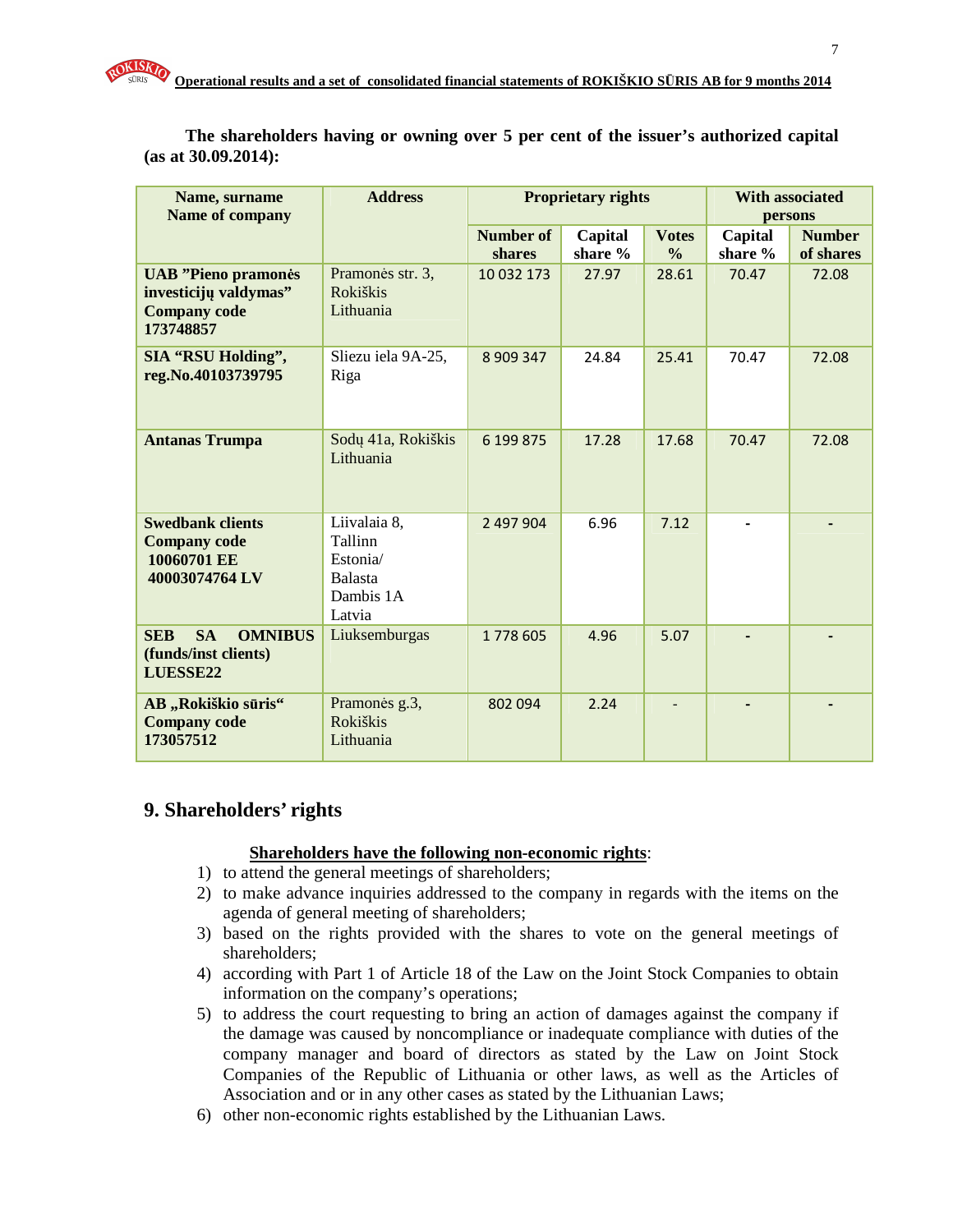#### **Shareholders have the following property rights**:

- 1) to receive a certain portion of the Company's profit (dividend);
- 2) to receive a certain portion of the company's funds when its authorized capital is decreased in order to pay out the fund to shareholders;
- 3) to receive shares without payment if the authorised capital is increased from the funds of the Company;
- 4) to have priority in acquiring the newly issued shares or convertible bonds of the Company unless the General Meeting of the Shareholders resolves to waive such right complying with the applicable Law;
- 5) to lend to the Company as determined by the Laws of the Republic of Lithuania, the company however cannot mortgage its assets when borrowing from shareholders. When the company borrows from shareholders the interest cannot exceed the average interest rate of the local commercial banks on the day of contracting. In this case the company and shareholders must not agree regarding the higher rate of interest;
- 6) to receive a portion of assets of the Company in liquidation;
- 7) other property rights established by the Lithuanian Laws.

The rights identified by points 1, 2, 3 and 4 are provided to the persons who were the company's shareholders at the end of the tenth working day after the corresponding general meeting of shareholders.

#### **10. Information on purchase of issuer's own shares**

During the public quotation from  $2011.09.07$  to  $2011.09.20$  AB  $,$ Rokiškio sūris" acquired 788,804 own shares which made 2.20 % of the company's authorized capital, and during the period from 2011.12.01 to 2012.12.14 it was acquired 13,290 own shares which made 0.04 % of the company's authorized capital.

As at the end of the reporting period  $(30<sup>th</sup>$  June 2014), AB "Rokiškio sūris" has in treasure 802,094 ordinary registered shares and it makes 2.24 % of the company's authorized capital.

Treasury shares have no voting right.

#### **11. Operations of the issuer**

AB "Rokiškio sūris" is one of the largest and most modern dairy production companies in Lithuania. The Company's sales are widely spread and include both the export to East and West markets, as well as wide range of fresh dairy products sold on the local market and the markets of neighborhood countries.

The Group's production is developed in the towns of Rokiškis (AB , Rokiškio sūris"), Utena (UAB "Rokiškio pieno gamyba") and Ukmerge (UAB "Rokiškio pieno gamyba" subsidiary "Ukmergės pieninė").

- Specialization of AB Rokiskio suris (Rokiskis) – production and sales of fermented cheese and whey products.

Specialization of UAB  $\alpha$ Rokiškio pieno gamyba" (Utena) – fresh dairy products for the local market, whey protein concentrate, milk powder and butter production.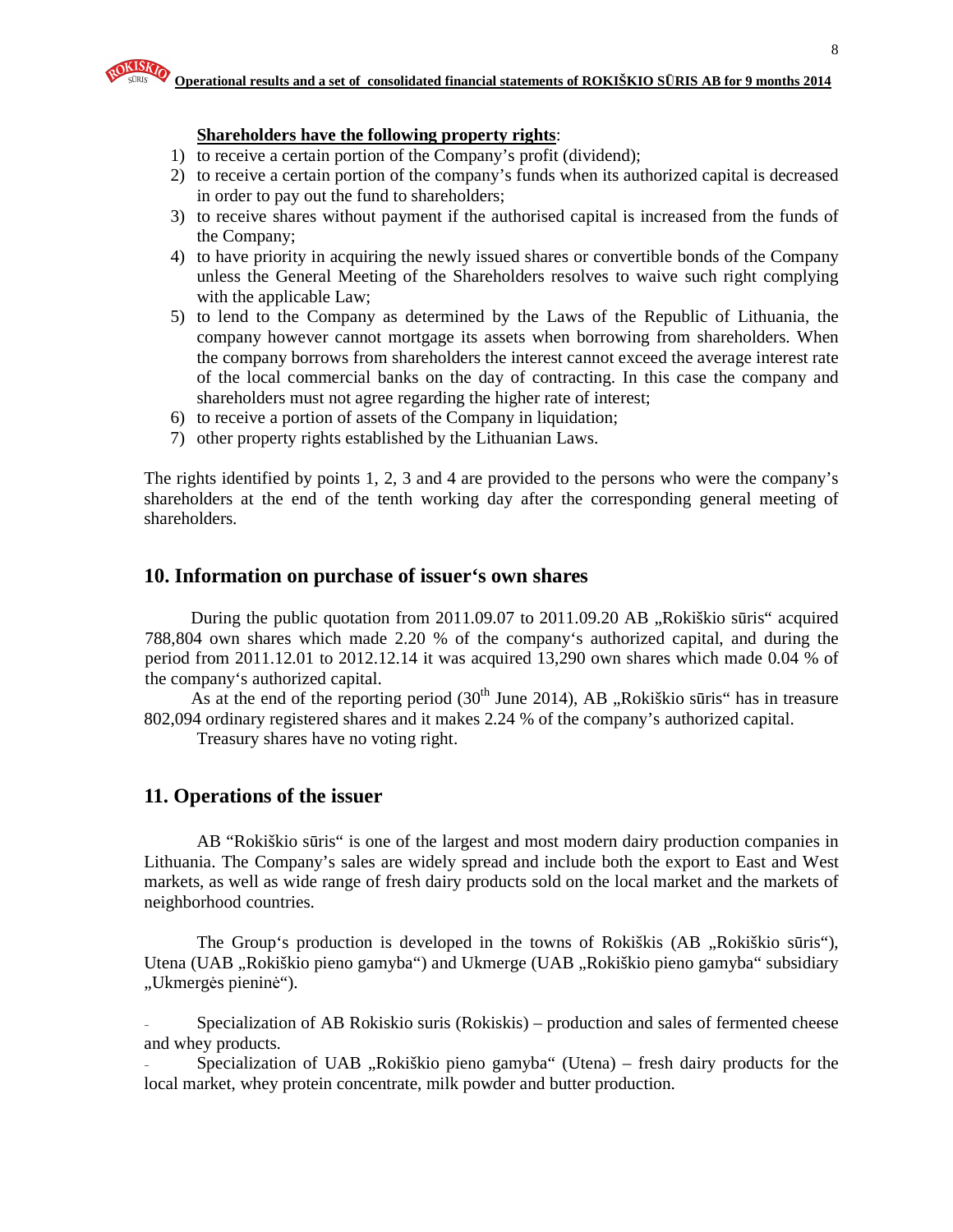Specialization of UAB "Rokiškio pieno gamyba" (Ukmerge production plant) – curd and curd cheese production.

Specialization of Rokiskio pienas UAB – sales of the Group's products in Lithuania, Latvia and Estonia.

The cheese produced by the company comprises of fresh, semi-hard and hard cheese. The group of fresh cheese includes ,,Cagliata" (various fat content and weight), ,,Mozzarella". The group of semi-hard cheese includes the following products: "Rokiškio sūris" (various fat content and weight), Saulės sūris, Lietuviškas, "Gouda", Edamo sūris, Sūris "Visiems", "Naminis", "Žaloji karvutė" etc., whereas Kietasis suris (various fat, moisture content and weigth), "Montecampo" and "Gojus" belong to the hard cheese type. In the end of 2011, the production of long term maturing hard cheese ROKISKIO GRAND was started.

The key activity of AB Rokiskio suris is production fermented cheese. Production of fermented cheese increased by 6 per cent compared to the same period last year.

Besides the main production of fermented cheese, AB "Rokiškio sūris" produces liquid whey protein concentrate (WPC-34 and WPC-45) which is followed by the production of WPC powder, and also milk sugar (lactose), processed cheese, and smoked cheese.

UAB "Rokiškio pieno gamyba" specializes in the production fresh dairy products, i.e. fluid milk, sour milk, kefir, cream, curds and fresh cheese, chocolate coated cheese bars, yogurts, butter, for the local market, also the company provide service to AB "Rokiškio sūris" producing the products for expert such as butter, cream, WPC (whey protein concentrate) 34 and 80, and skim milk powder.

The biggest part of production is exported. As before, the main direction of export is European Union (mainly Italy, Germany, and Poland) and Russian markets.

In 2014, the sales of WPC80 (whey protein concentrate) were widened. The product raised interest of the customers from France, Germany, Denmark, Netherlands, and Spain. The first shipments reached New Zealand.

The Group's export sales of traditional products such as butter, cream, milk powder and byproducts of cheese production (Whey protein concentrate and lactose) are increasing. Milk powders were sold to Morocco, and Japan.

The biggest part of exported production is fermented cheese. In the EU region the main part of sales make unmatured and hard cheese, whilst in the Russian market – semi hard cheese and hard cheese which becomes more and more popular. The sales of hard cheese increased by 29 per cent compared to the period of last year.

Rokiškis group is one of the dairy leaders on the local market with market share of 20 per cent. The company distributes its production throughout the local chains. In Lithuania Rokiškis is famous for its cheese and also other fresh dairy products such as kefir, fluid milk, sour cream, butter, curd products, yogurts, chocolate coated curd bars.

The consolidated non-audited net loss of 9 months 2014 of AB "Rokiškio sūris" Group made LTL 1.293 million. Meanwhile, in 2013, the nine month consolidated net profit made LTL 19.522 million.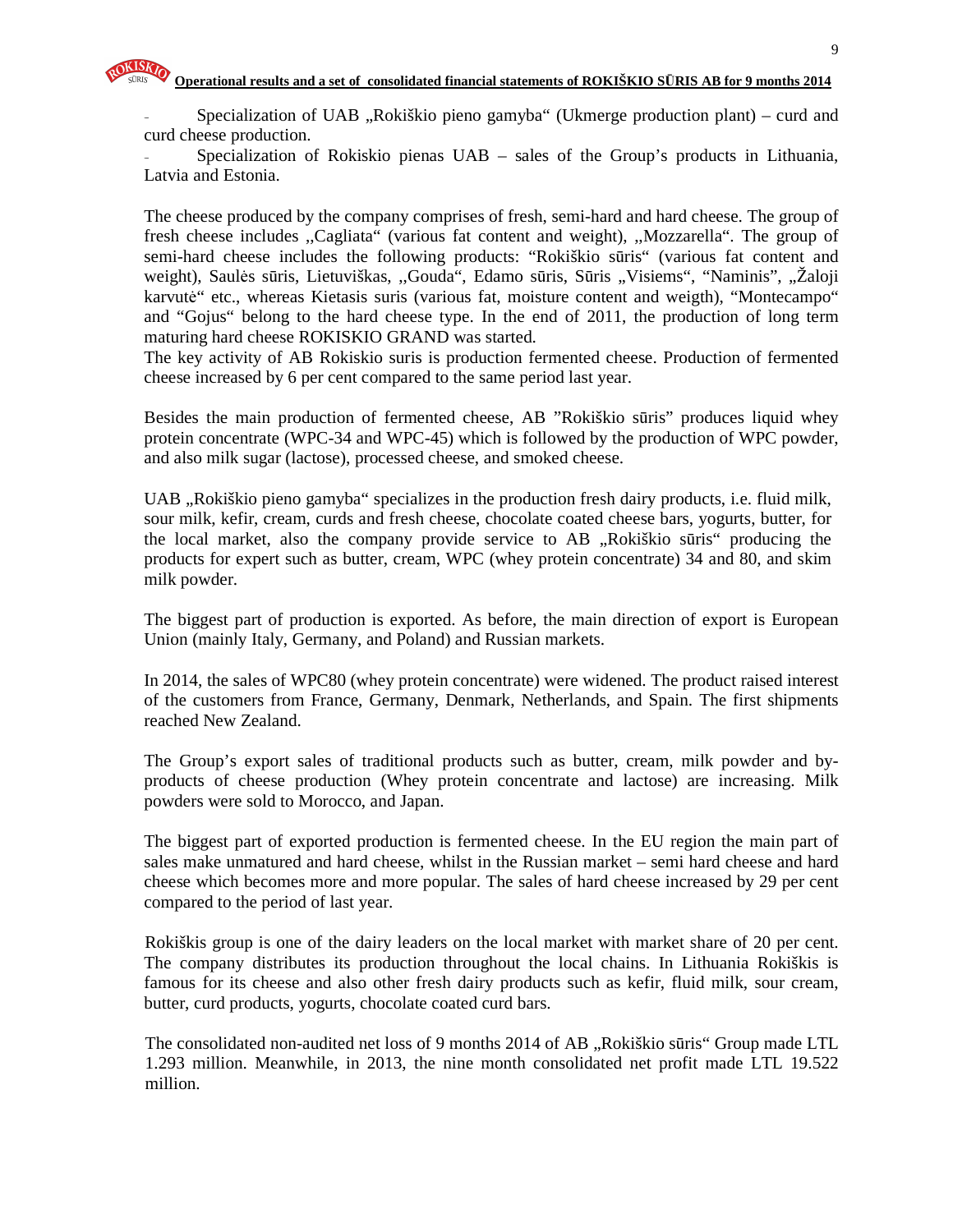

The Group's negative result was caused by lower demand and roughly dropped prices of dairy products in the global markets. Such a trend followed from the beginning of the year, and the embargo applied by the Russian Federation ceasing the country's trade with the EU etc countries has accelerated this process. Even lower prices of raw milk could not cover the fall of product prices.

Also, the negative impact was due to lower sales rate in the third quarter 2014 which decreased by 14 per cent compared to Q3 2013. The heaviest drop of sales was in August-September 2014.

Although the sales of July-September 2014 were lower than in 2013, yet the sales of January-September were a bit higher compared to the same period 2013, i.e. it was more by 0.62 per cent.

The January-September 2014 consolidated non-audited sales of the group of AB, Rokiškio sūris" were equal to LTL 659.656 million, and in the same period of the year 2013 the consolidated sales made LTL 655.565 million.

This insignificant increase of the nine month sales in 2014 compared to the same period of 2013, was caused by higher sales of whey products (lactose and whey protein concentrate) in Q2 2014.

| Name of      | <b>Sold</b>   |        |               |        |  |  |  |
|--------------|---------------|--------|---------------|--------|--|--|--|
| countries    | Jan-Sept 2014 |        | Jan-Sept 2013 |        |  |  |  |
|              | <b>kLTL</b>   | %      | <b>kLTL</b>   | %      |  |  |  |
| Lithuania    | 218755        | 33.16  | 190 918       | 29.12  |  |  |  |
| European     | 315 632       | 47.85  | 319 647       | 48.76  |  |  |  |
| countries    |               |        |               |        |  |  |  |
| Other        | 125 269       | 18.99  | 145 000       | 22.12  |  |  |  |
| countries    |               |        |               |        |  |  |  |
| <b>Total</b> | 659 656       | 100.00 | 655 565       | 100.00 |  |  |  |

**Sales markets 9 months 2014 vs 9 months 2013** 

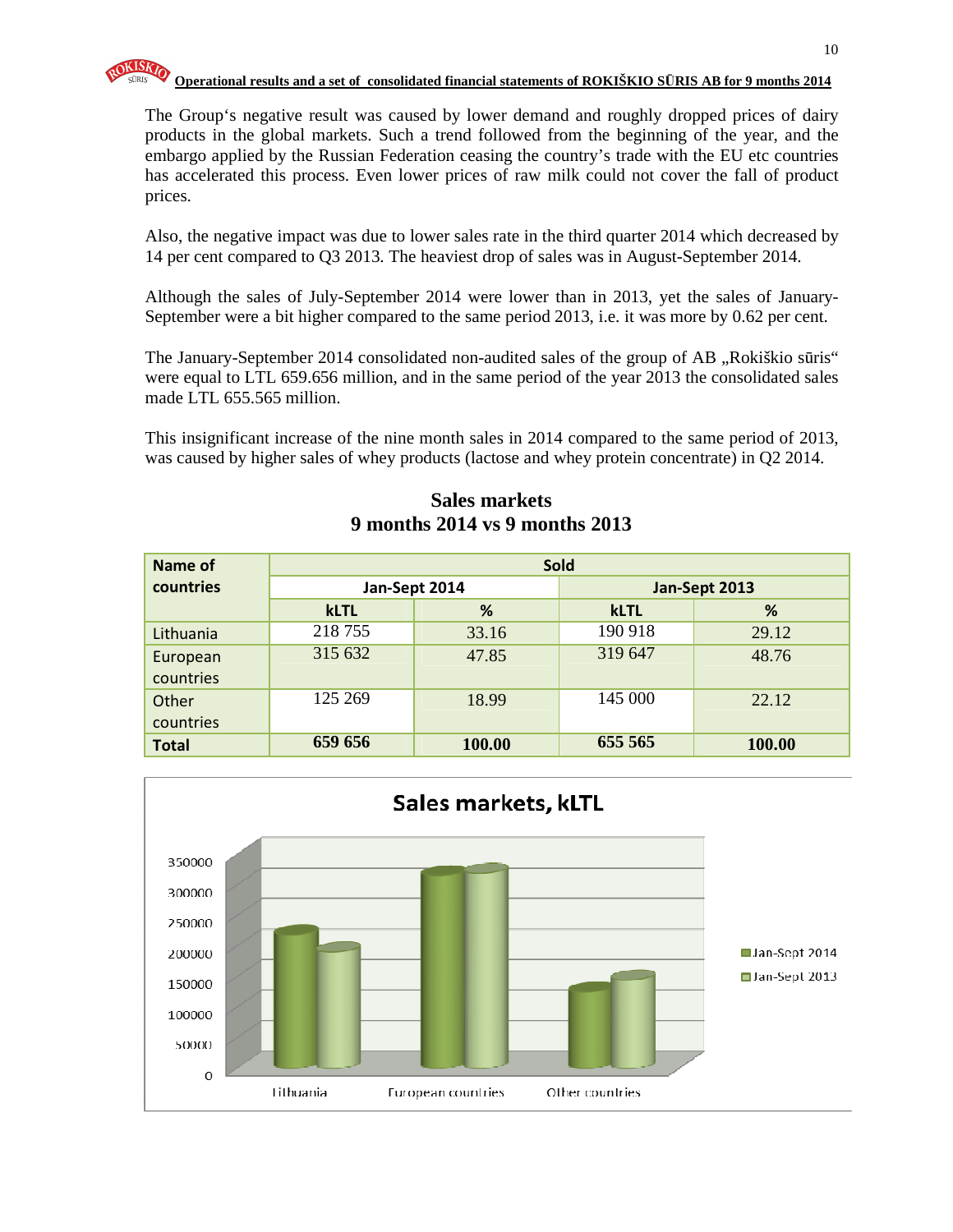The Companies are highly concerned about food safety and quality issues in order to satisfy customer needs and comply with the environmental requirements. The Company AB "Rokiškio sūris" was the first in Lithuania who was certified in accordance with the Hazard Analysis and Critical Control Point systems (HACCP), and the first of dairy companies who was certified in accordance with the Quality management and Environment management systems (ISO 9001:2008, ISO 14001:2004, ISO 22000:2005).

Following requirements of the standards, certain rules are implemented in order to secure stabile production of steady and safe products of high quality which contribute to the effective environment protection aligned with the company's strategy. The system covers all procedures from the purchase of raw materials to the products to end consumers.

The systems are being reviewed and upgraded all the time in order to maintain high product quality, and widen the product assortment.

The most important aspect of the companies' performance is food safety. In order to reach higher level of food safety effectiveness the company in Rokiskis improved the food safety system and in 2013 it was certified in accordance with the scheme for certification of food safety systems FSSC 22000. The system covers ISO 22000:2005 and ISO/TS 22002-1:2009 as well as additional requirements. The food safety scheme is recognized by the Global Food Safety Initiative GFSI, and it can replace some other previously recognized food safety standards such as BRCm IFS and SQF.

In 2012, UAB "Rokiškio pienas" implemented a new Standard of social responsibility SA8000.

Every year AB "Rokiškio sūris" renders great attention to modernization of existing production facilities and their maintenance: cooling systems, power supply, waste treatment and utilization, ventilation, monitoring of suitable air conditions in production premises. Therefore annual investments make a great share of the company's resources. In 2014, the total group of the company expects to invest around LTL 12 million.

In 2014, the main investment streams are directed into the main production departments of the company – acquisition and reconstruction of production equipment. The main target of the investments is to increase the company's competitiveness, and effectively employ available production equipment by implementation of new technologies whilst securing environment and improving work conditions for the employees.

It is provided that acquisition of equipment should first satisfy customer needs in terms of finished production. It is aimed the equipment would ensure safety and quality of the product as well as variability of packaging responding to growing market demand.

It is mostly likeable that the forthcoming period would show successive growth of export markets as it was in the previous periods which will increase raw milk prices.

It is not expected the local market would grow as the increased purchasing power due to higher wages will be reduced because of the manpower emigration.

The risk related with export to Customs Countries' markets is quite high as usual.

Long-term objectives of the Company:

- Creation of a solid and profitable EU market for AB "Rokiškio sūris" products and services.
- Ensuring of a stable and coordinated waste-free production programme.
- Maintenance of stabile relationships with raw milk suppliers.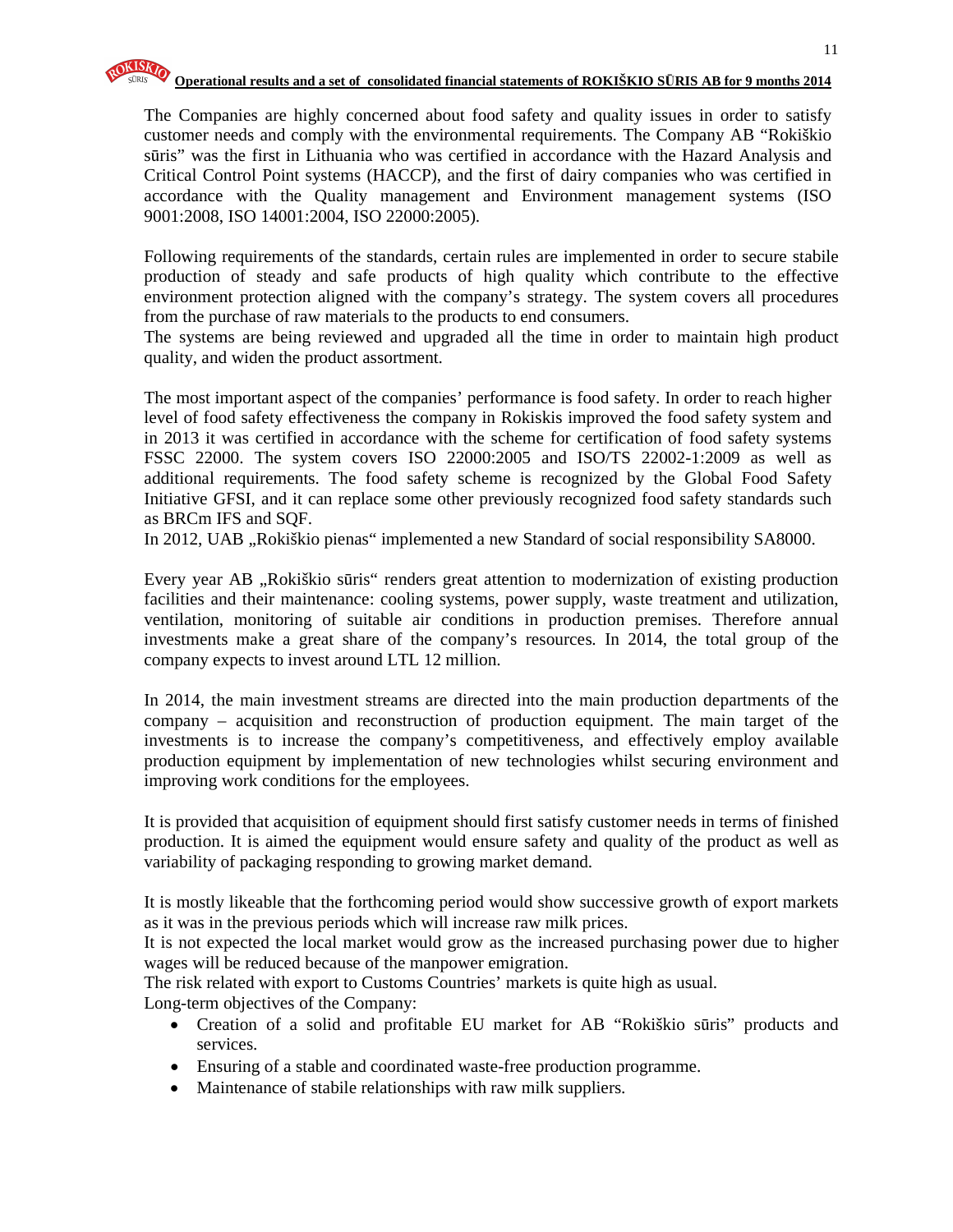### **12. Procedure for amendments of the Articles of Association**

Pursuing the Articles of Association of AB "Rokiškio sūris", the Articles may be exclusively changed by the general meeting of shareholders, except the cases provided by the Law on joint stock companies of the Republic of Lithuania. To accept the decision changing the Articles of Association, it is needed 2/3 of votes of total participants in general meeting of shareholders.

### **13. Management bodies of the issuer**

In accordance with the Articles of Association of AB "Rokiškio sūris", the managing bodies of the company are as follows: General shareholders' meeting, the Board of Directors and the Chief Executive Officer.

The competence and procedure of announcement applied to the general shareholders' meeting complies with the competence and procedure of announcement applied to the general shareholders' meeting established by the Law on Joint Stock Companies.

The Board of Directors is a collegial management body comprised of 5 (five) members. The Board members are elected and recalled by the general shareholders' meeting pursuing the procedure set by the Law on Joint Stock Companies.

The Chief Executive Officer is a one-man management body who organizes everyday activities of the company, discusses and solves the company's long term strategic objectives as well as issues of business plans. Within relationship between the company and other persons, the Chief Executive Officer acts determinatively on behalf of the company.

The 17<sup>th</sup> July 2012 extraordinary general meeting of shareholders of AB "Rokiškio sūris" elected a new Board of Directors of AB "Rokiškio sūris". In accordance with the new approved wording of the Articles of Association of AB "Rokiškio sūris" (the new Articles of Association of AB ",Rokiškio sūris" was registered in the Registry of Legal Entities on  $27<sup>th</sup>$  July 2012) the Board of Directors consists of 5 members.

The  $17<sup>th</sup>$  July 2012 extraordinary general meeting of shareholders of AB "Rokiškio sūris" elected a new Board of Directors of AB "Rokiškio sūris" of 4 members.

#### **Members of the Board of Directors**:

**Dalius Trumpa** – Board Chairman (elected on 17<sup>th</sup> July 2012). Owns 83,500 ordinary registered shares, i.e. 0.23% of the Authorized capital and 0.24% of votes of AB "Rokiškio sūris". Education – university degree. Works for the company since 1991. As from 2002 in the capacity of production director. As from 2007 appointed a deputy director. Also the director of UAB Rokiskio pienas from 2007.

Participation in the activities of other companies:

Shareholder of UAB" Pieno pramonės investicijų valdymas", having 3.91% of the company's shares and votes;

As from 2007, Chief executive officer of a subsidiary UAB "Rokiškio pienas", having no shares; As from  $29<sup>th</sup>$  April 2013, Chief executive officer of a subsidiary UAB  $nR$ , Rokiškio pieno gamyba", having no shares;

Director of UAB "Rokvalda", having 100% of shares and votes.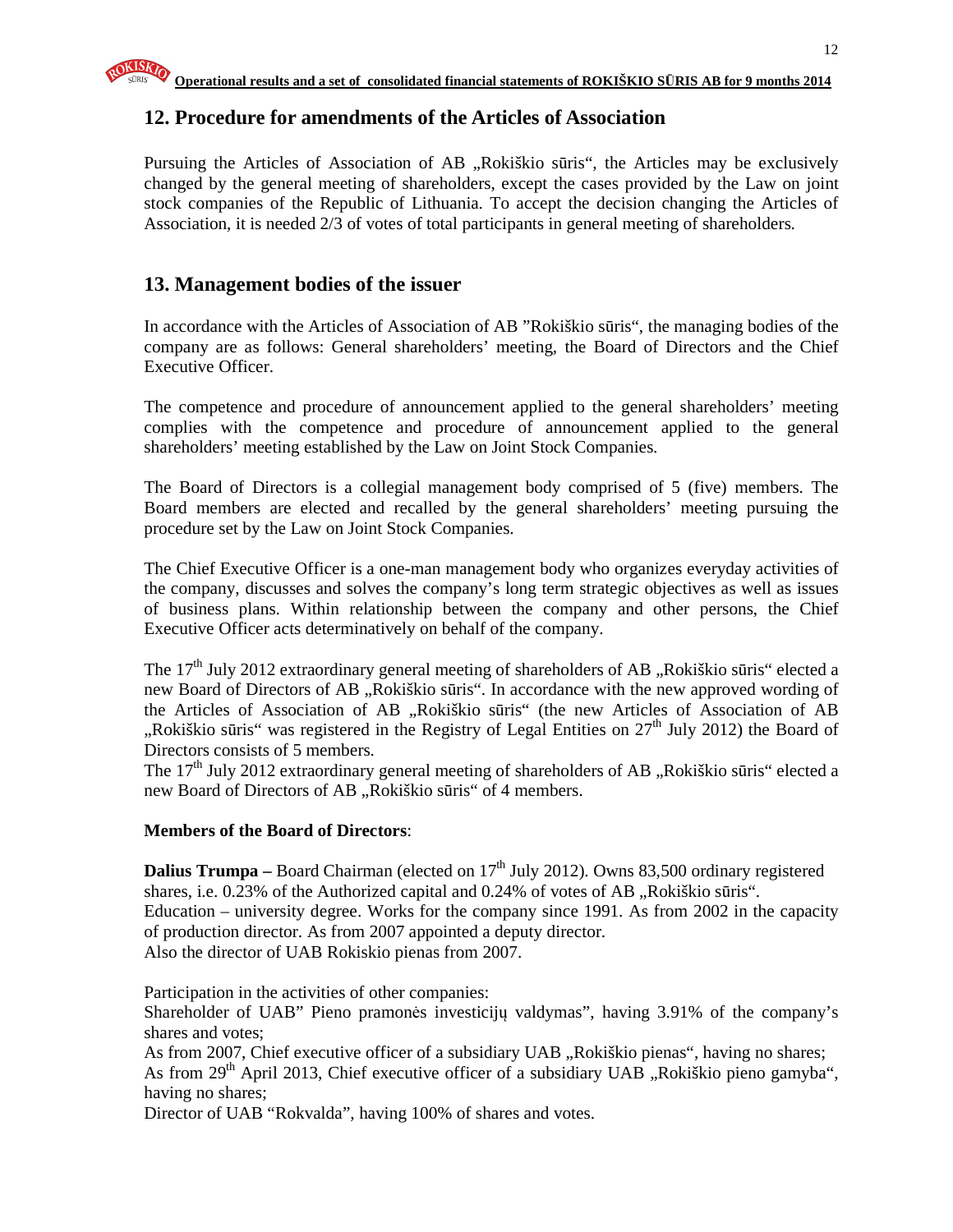

Antanas Kavaliauskas - Deputy Chairman (elected on 17<sup>th</sup> July 2012), the Chief Financial Officer of AB "Rokiškio sūris", having no ownership of AB "Rokiškio sūris".

Works for the company since 2002 in the capacity of finance director. Education – university degree. In 1997, obtained a master degree of finance management in Kaunas technology university. As from 2002, a certified member of international accountants association ACCA. Participation in the activities of other companies:

Shareholder of UAB "Pieno pramonės investicijų valdymas" owning 3.91% of shares of UAB" Pieno pramonės investicijų valdymas".

Board Chairman of Latvian company SIA Jekabpils piena kombinats, having no shares.

**Ramūnas Vanagas -** Board member (elected on 17<sup>th</sup> July 2012), Development Director of AB "Rokiškio sūris", having no ownership of shares of AB "Rokiškio sūris".

Education – university degree. Works for the company since 2005 in the capacity of business development director.

Participation in the activities of other companies:

Shareholder of UAB "Pieno pramonės investicijų valdymas" owning 3.91% of shares of UAB" Pieno pramonės investicijų valdymas".

Darius Norkus - Board member, (elected on 17<sup>th</sup> July 2012), Sales and Marketing director of AB "Rokiškio sūris", having no shares of the company.

Education – university degree. Works for the company since 2001 in the capacity of the sales and marketing director.

Participation in the activities of other companies:

Shareholder of UAB "Pieno pramonės investicijų valdymas", having 3.91 % of the company's shares and votes;

The Board of Directors remains in office for a tenure of 4 years. The cadence ends on  $17<sup>th</sup>$  July 2016.

#### **Manager of the Company:**

The Chief Executive Officer is a one-man management body who organizes everyday activities of the company. Within relationship between the company and other persons, the Chief Executive Officer acts determinatively on behalf of the company.

#### **Information on the company's manager (director):**

#### **The CEO of the Company:**

**Antanas Trumpa** owning 6,199,875 ordinary registered shares of AB "Rokiškio sūris", i.e. 17.28% of the authorized capital of AB "Rokiškio sūris" and 17.68% of votes.

Education – university degree. Works for the company as from 1966. In 1979, prepared a dissertation "Organizing the work of vacuum apparatus" in Kaunas Polytechnic Institute, consequently on 12th October 1994 was granted a doctor degree by Lithuanian Science Council. Participation in the activities of other companies:

Shareholder of UAB "Pieno pramonės investicijų valdymas" with 6,758, i.e. 67.04% of the shares and votes of UAB" Pieno pramonės investicijų valdymas".

#### **Information on the company's finance director: Chief Financial Officer Antanas Kavaliauskas**

For more information about the Chief Financial Officer see point 13 as per information about the management bodies.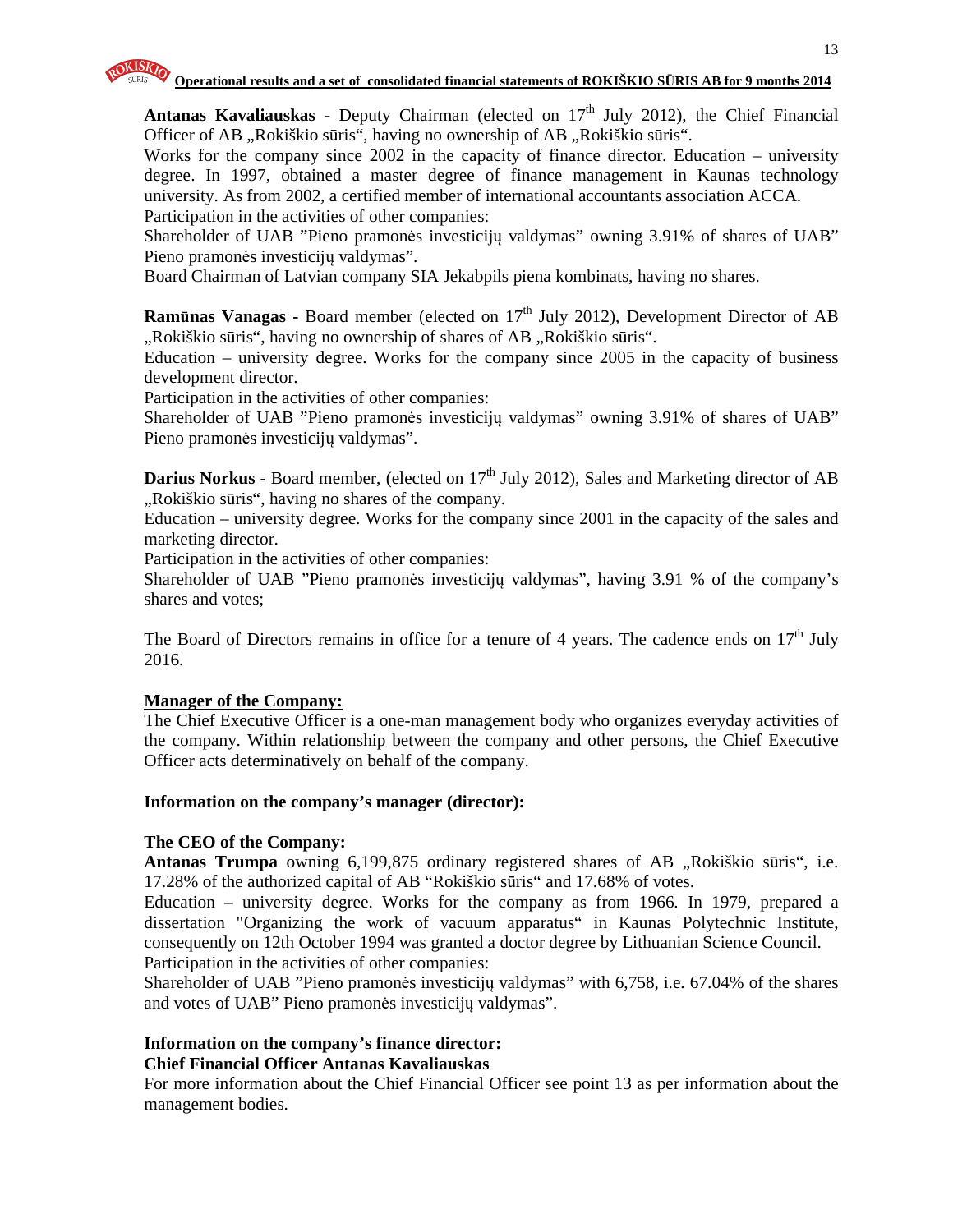#### **AB "ROKIŠKIO S**Ū**RIS" CONSOLIDATED AND PARENT COMPANY'S FINANCIAL STATEMENTS as at 30th September 2014**

Company code 173057512, address: Pramonės g. 3, LT-42150 Rokiškis, Lithuania

(All tabular amounts are in LTL '000 unless otherwise stated)

# **13. Consolidated Balance sheet**

|                                                | September 30, 2014 |         | December 31, 2013 |         | September 30, 2013 |         |
|------------------------------------------------|--------------------|---------|-------------------|---------|--------------------|---------|
|                                                |                    |         |                   |         |                    |         |
| <b>PROPERTY</b>                                |                    |         |                   |         |                    |         |
| Long-term tangible assets                      | 141,520            |         | 148,158           |         | 142,946            |         |
| Intangible assets (with prestige)              | 766                |         | 1,023             |         | 1,142              |         |
| Other receivables in a year                    | 24,311             |         | 47,978            |         | 38,312             |         |
|                                                |                    | 166,597 |                   | 197,159 |                    | 182,400 |
| <b>Current assets</b>                          |                    |         |                   |         |                    |         |
| Inventories                                    | 163,212            |         | 128,536           |         | 113,681            |         |
| Receivables and advance payments               | 125,054            |         | 129,732           |         | 143,617            |         |
| Short-term investments                         | 49,797             |         | 34,636            |         | 40,160             |         |
| Cash and cash equivalents                      | 7,069              |         | 21,527            |         | 19,494             |         |
|                                                |                    | 345,132 |                   | 314,431 |                    | 316,952 |
| <b>Total assets</b>                            |                    | 511,729 |                   | 511,590 |                    | 499,352 |
|                                                |                    |         |                   |         |                    |         |
| <b>EQUITY AND LIABILITIES</b>                  |                    |         |                   |         |                    |         |
| <b>Capital and reserves</b><br>Ordinary shares |                    |         |                   |         |                    |         |
| Share premium                                  | 35,868             |         | 35,868            |         | 35,868             |         |
| Reserve for acquisition of treasury            | 41,473             |         | 41,473            |         | 41,473             |         |
| shares                                         | 40,287             |         | 40,287            |         | 40,287             |         |
| Treasury shares                                | (3,868)            |         | (3,868)           |         | (3,868)            |         |
| Other reserves                                 | 46,213             |         | 55,627            |         | 62,701             |         |
| Retained earnings                              | 179,631            |         | 175,017           |         | 154,691            |         |
|                                                |                    | 339,604 |                   | 344,404 |                    | 331,152 |
| <b>Non-current liabilities</b>                 |                    |         |                   |         |                    |         |
| <b>Borrowings</b>                              | 4,443              |         | 4,056             |         | 3,660              |         |
| Deferred income tax liability                  | 7,215              |         | 8,809             |         | 9,451              |         |
| Deferred income                                | 3,050              |         | 3,805             |         | 2,878              |         |
|                                                |                    | 14,708  |                   | 16,670  |                    | 15,989  |
| <b>Current liabilities</b>                     |                    |         |                   |         | 77,370             |         |
| Trade and other payables                       | 72,661             |         | 69,655            |         | 5,593              |         |
| Tax liabilities                                | 2,985              |         | 1,423             |         | 1,764              |         |
| Deferred income                                | 1,072              |         | 1,307             |         |                    |         |
| <b>Borrowings</b>                              | 80,699             |         | 78,131            |         | 67,484             |         |
|                                                |                    | 157,417 |                   | 150,516 |                    | 152,211 |
| <b>Total equity and liabilities</b>            |                    | 511,729 |                   | 511,590 |                    | 499,352 |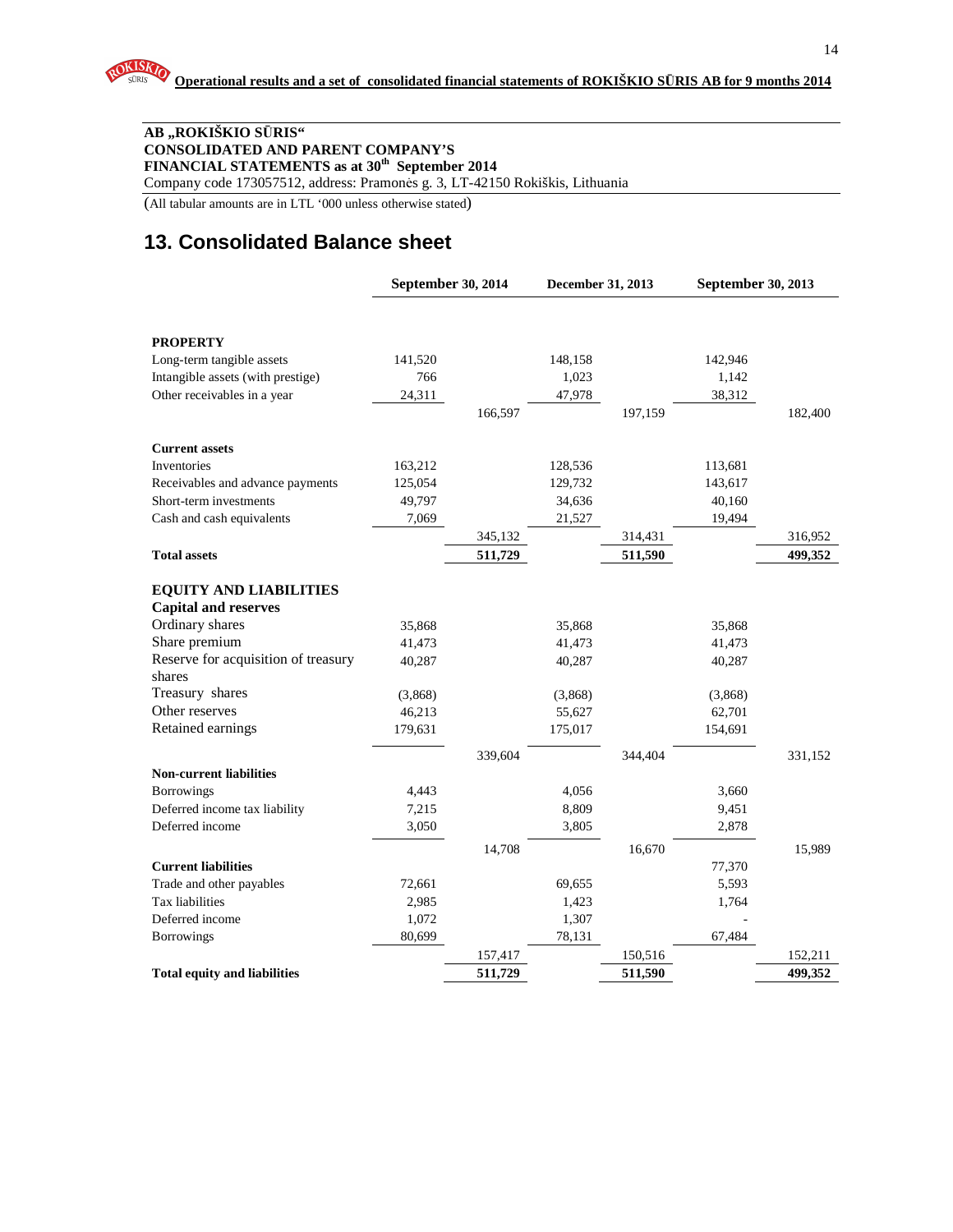#### **AB "ROKIŠKIO S**Ū**RIS" CONSOLIDATED AND PARENT COMPANY'S FINANCIAL STATEMENTS as at 30th September 2014**  Company code 173057512, address: Pramonės g. 3, LT-42150 Rokiškis, Lithuania

(All tabular amounts are in LTL '000 unless otherwise stated)

## **14. Consolidated Statement of comprehensive income**

|                                            | January-September |            | <b>July - September</b> |            |
|--------------------------------------------|-------------------|------------|-------------------------|------------|
|                                            | 2014              | 2013       | 2014                    | 2013       |
|                                            |                   |            |                         |            |
| Sales                                      | 659,656           | 655,565    | 213,430                 | 247,110    |
| Cost of sales                              | (612,390)         | (587, 840) | (204, 504)              | (222, 830) |
| <b>Gross profit</b>                        | 47,266            | 67,725     | 8,926                   | 24,280     |
| Selling and marketing expenses             | (46,250)          | (43, 811)  | (14,207)                | (13,596)   |
| <b>Operating profit (loss)</b>             | 1,016             | 23,914     | (5,281)                 | 10,684     |
| Finance costs                              | (1,267)           | (944)      | (404)                   | (326)      |
| Profit before tax                          | (251)             | 22,970     | (5,685)                 | 10,358     |
| Income tax (accumulation)                  | (1,042)           | (3, 448)   | (57)                    | (1,356)    |
| <b>Operating activity income (loss)</b>    | (1,293)           | 19,522     | (5,742)                 | 9,002      |
| Net profit (loss)                          | (1,293)           | 19,522     | (5,742)                 | 9,002      |
| Other comprehensive income                 |                   |            |                         |            |
| Total comprehensive income for the<br>year | (1,293)           | 19,522     | (5,742)                 | 9,002      |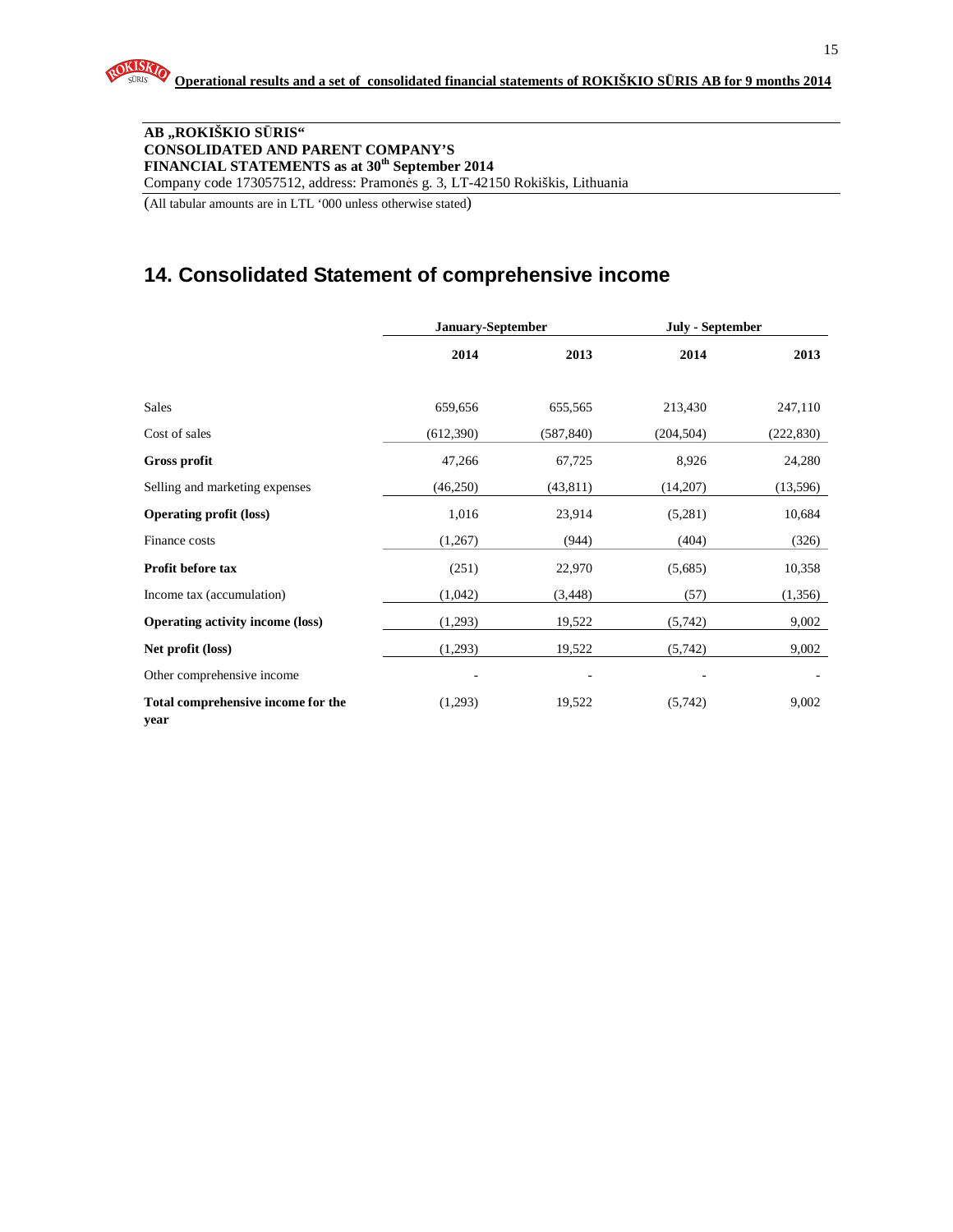#### **AB "ROKIŠKIO S**Ū**RIS" CONSOLIDATED AND PARENT COMPANY'S FINANCIAL STATEMENTS as at 30th September 2014** Company code 173057512, address: Pramonės g. 3, LT-42150 Rokiškis, Lithuania

(All tabular amounts are in LTL '000 unless otherwise stated)

# **15. Consolidated cash flow statement**

|                                                                               | <b>January-September</b> |            |
|-------------------------------------------------------------------------------|--------------------------|------------|
| <b>Operating activities</b>                                                   | 2014                     | 2013       |
| Profit before tax and minority interest                                       | (251)                    | 22,970     |
| Corrections:                                                                  |                          |            |
| depreciation                                                                  | 21,886                   | 26,402     |
| amortisation (negative prestige not included)                                 | 41                       | 254        |
| write-off of property, plant and equipment and intangible assets              | 3                        | 112        |
| loss on disposal of property, plant and equipment<br>$\overline{\phantom{0}}$ | (71)                     | (817)      |
| interest expense<br>$\overline{\phantom{0}}$                                  | 869                      | 944        |
| interest income<br>$\overline{\phantom{0}}$                                   | (1,744)                  | (1,618)    |
| net unrealized currency exchange profit<br>$\overline{\phantom{0}}$           | 1,229                    | (1,071)    |
| amortization of government grants received<br>$\overline{\phantom{0}}$        | (989)                    | (1,589)    |
| Circulating capital changes:                                                  |                          |            |
| - inventories                                                                 | (34,676)                 | (18, 810)  |
| - amounts payable                                                             | 7,984                    | 15,778     |
| - amounts receivable and prepayments                                          | 4,678                    | (16, 871)  |
| Cash flows from operating activities                                          | (1,041)                  | 25.684     |
| Interest paid                                                                 | (869)                    | (944)      |
| Net cash generated from operating activities                                  | (1,910)                  | 24,740     |
| <b>Investing activities</b>                                                   |                          |            |
| Purchase of property, plant and equipment                                     | (16,991)                 | (24, 539)  |
| Purchase of intangible assets                                                 | (2)                      | (95)       |
| Loans granted to farmers and employees                                        | (10, 945)                | (7,203)    |
| Proceeds from sale of property, plant and equipment                           | 158                      | 4,584      |
| Other loans granted                                                           | (16,235)                 | (35, 734)  |
| Repayments of loans granted to farmers and employees                          | 7,534                    | 6,355      |
| Interest received                                                             | 1,744                    | 1,618      |
| Other loan repayments received<br>Government grants received                  | 23,129                   | 34,846     |
| Net cash generated from investing activities                                  | (11,608)                 | (20, 168)  |
|                                                                               |                          |            |
| <b>Financing activities</b>                                                   |                          |            |
| Lease payment                                                                 |                          | (11)       |
| Loans received                                                                | 431,359                  | 496,583    |
| Repayments of borrowings                                                      | (428, 792)               | (484, 172) |
| Dividends paid                                                                | (3,507)                  | (3,507)    |
| Net cash generated from financing activities                                  | (940)                    | 8,893      |
| Net increase in cash and cash equivalents                                     | (14, 458)                | 13,465     |
| Cash and cash equivalents at the beginning of the period                      | 21,527                   | 6,029      |
| Cash and cash equivalents at the end of the period                            | 7.069                    | 19.494     |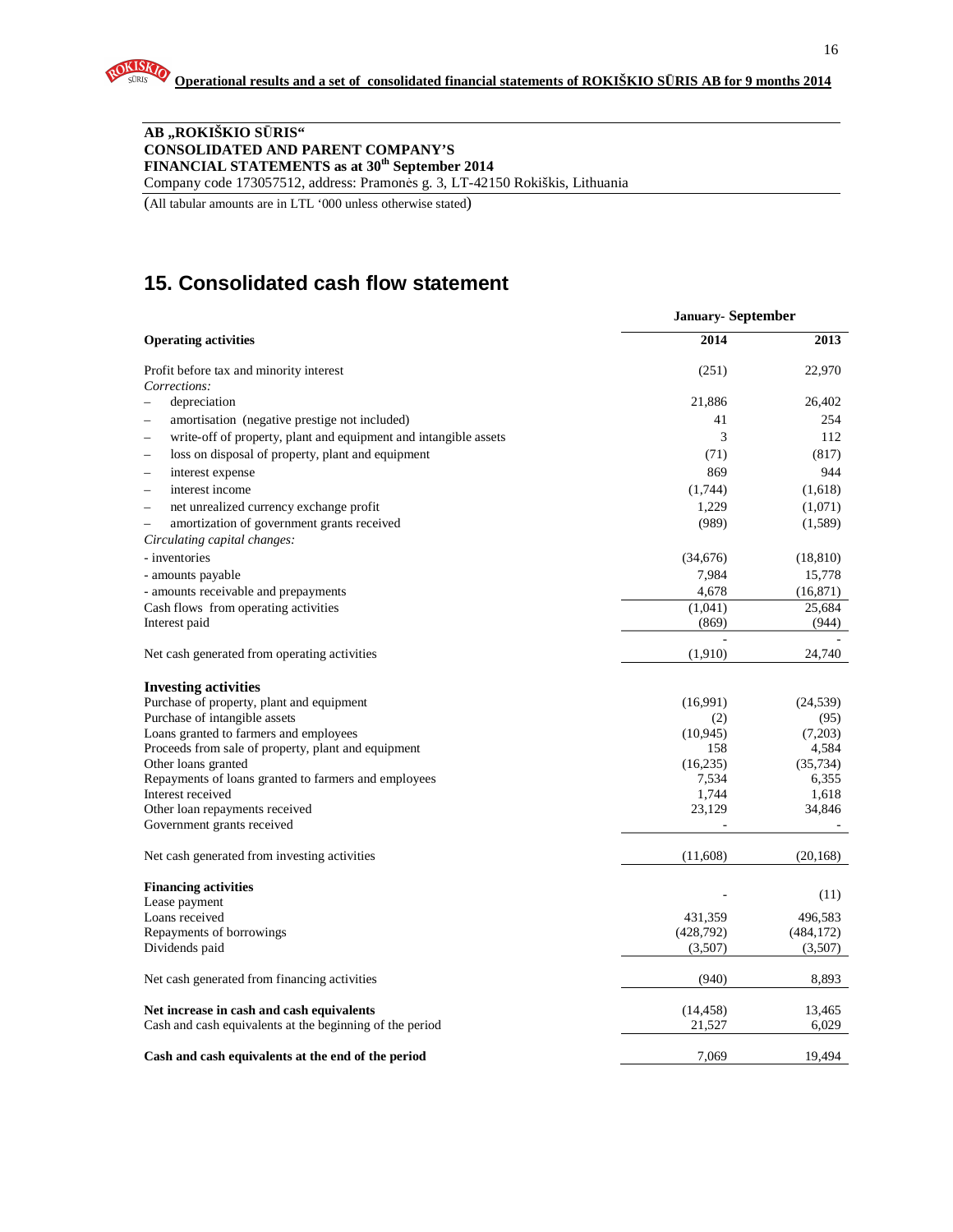#### **AB "ROKIŠKIO S**Ū**RIS" CONSOLIDATED AND PARENT COMPANY'S FINANCIAL STATEMENTS as at 30th September 2014**  Company code 173057512, address: Pramonės g. 3, LT-42150 Rokiškis, Lithuania

(All tabular amounts are in LTL '000 unless otherwise stated)

# **16. Consolidated Own Capital Change Statement**

|                                                                                            | <b>Share</b><br>capital | <b>Share</b><br>premium | <b>Reserve</b><br>for<br>acquisition<br>of treasury<br>shares | <b>Treasury</b><br>shares | Other<br>reserves | <b>Retained</b><br>earnings | <b>Total</b> |
|--------------------------------------------------------------------------------------------|-------------------------|-------------------------|---------------------------------------------------------------|---------------------------|-------------------|-----------------------------|--------------|
| Balance at December 31 <sup>st</sup><br>2012                                               | 35,868                  | 41,473                  | 40,287                                                        | (3,868)                   | 71,201            | 130,176                     | 315,137      |
| <b>Comprehensive income</b>                                                                |                         |                         |                                                               |                           |                   |                             |              |
| Profit (loss) of the year                                                                  |                         |                         |                                                               |                           |                   | 19,522                      | 19,522       |
| Transfer to retained earnings<br>(transfer of depreciation, net of<br>deferred income tax) |                         |                         |                                                               |                           | (11, 186)         | 11,186                      |              |
| Dividends related to 2012                                                                  |                         |                         |                                                               |                           |                   | (3,507)                     | (3,507)      |
| Transfer to reserves                                                                       |                         |                         |                                                               |                           | 2,686             | (2,686)                     |              |
| <b>Balance at September 30st</b><br>2013                                                   | 35,868                  | 41,473                  | 40,287                                                        | (3,868)                   | 62,701            | 154,691                     | 331,152      |
| <b>Comprehensive income</b>                                                                |                         |                         |                                                               |                           |                   |                             |              |
| Profit (loss) of the year                                                                  |                         |                         |                                                               |                           |                   | 13,252                      | 13,252       |
| Transfer to retained earnings<br>(transfer of depreciation, net of<br>deferred income tax) |                         |                         |                                                               |                           | (7,074)           | 7,074                       |              |
| Balance at December 31st<br>2013                                                           | 35,868                  | 41,473                  | 40,287                                                        | (3,868)                   | 55,627            | 175,017                     | 344,404      |
| <b>Comprehensive income</b>                                                                |                         |                         |                                                               |                           |                   |                             |              |
| Profit (loss) of the year                                                                  |                         |                         |                                                               |                           |                   | (1,293)                     | (1,293)      |
| Transfer to retained earnings<br>(transfer of depreciation, net of<br>deferred income tax) |                         |                         |                                                               |                           | (9, 414)          | 9,414                       |              |
| Dividends related to 2013                                                                  |                         |                         |                                                               |                           |                   | (3,507)                     | (3,507)      |
| <b>Balance at September 30st</b><br>2014                                                   | 35,868                  | 41,473                  | 40,287                                                        | (3,868)                   | 46,213            | 179,631                     | 339,604      |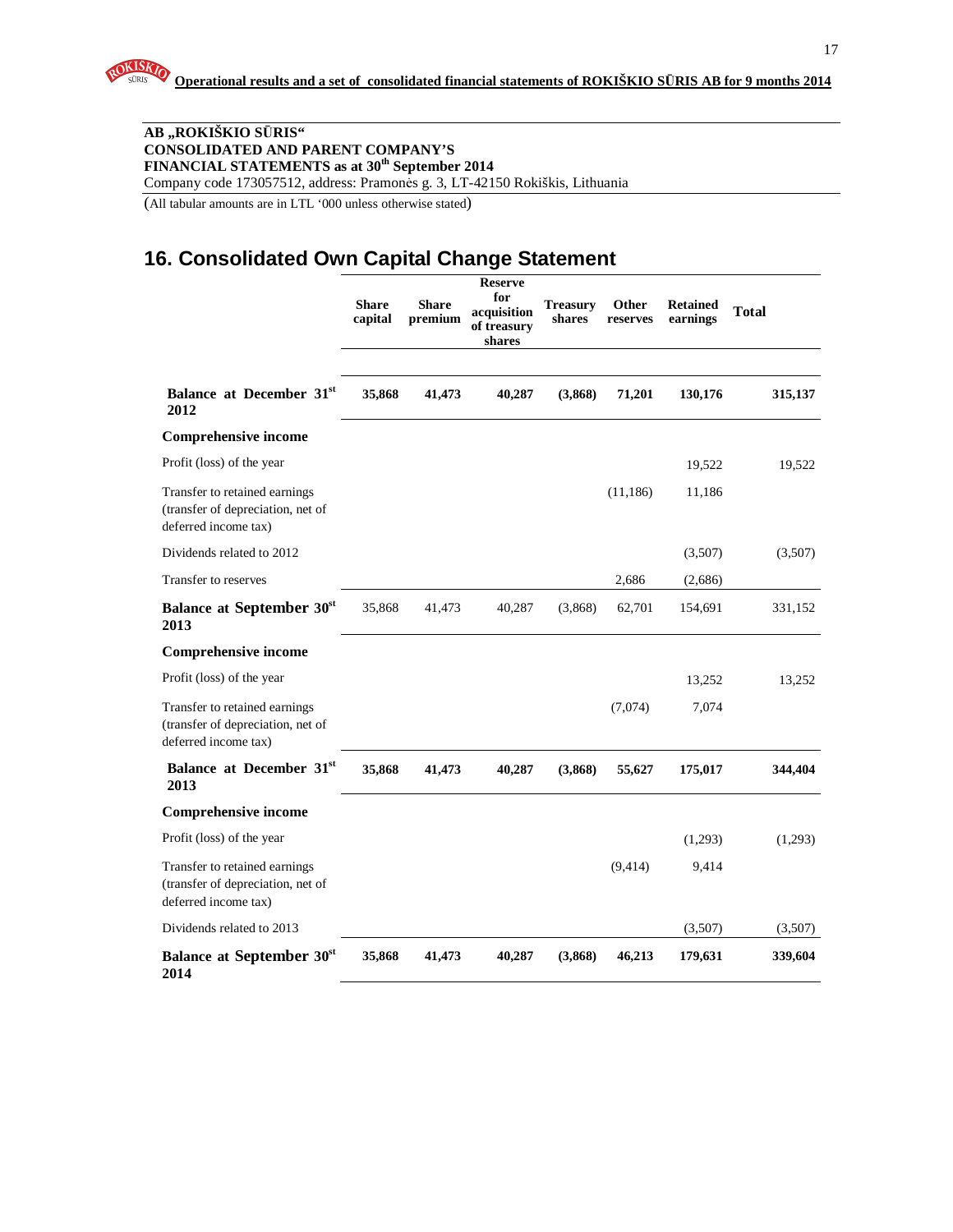**AB "ROKIŠKIO S**Ū**RIS" CONSOLIDATED AND PARENT COMPANY'S FINANCIAL STATEMENTS as at 30th September 2014**  Company code 173057512, address: Pramonės g. 3, LT-42150 Rokiškis, Lithuania

(All tabular amounts are in LTL '000 unless otherwise stated)

# **17. Commentary on the Report**

#### **1. General information**

The joint stock company "Rokiškio sūris" (hereinafter – the company) is a public listed company incorporated in Rokiskis.

The shares of Rokiškio Sūris AB are traded on the Baltic Main List of the NASDAQ OMX Vilnius (symbol – RSU1L).

The Consolidated Group (hereinafter – the Group) consists of the Company, its two branches, and five subsidiaries. (2013: two branches, five subsidiaries and one joint venture). The branches and subsidiaries that comprise consolidated Group are indicated below:

|                      |      | <b>Operating as at</b><br>30 September |                                                                 |        | Group's share<br>$(\frac{9}{6})$ as at 30<br><b>September</b> |
|----------------------|------|----------------------------------------|-----------------------------------------------------------------|--------|---------------------------------------------------------------|
| <b>Branches</b>      | 2014 | 2013                                   | <b>Subsidiaries</b>                                             | 2014   | 2013                                                          |
| <b>Utenos Pienas</b> | Yes  | Yes                                    | UAB "Rokiškio pienas"                                           | 100.00 | 100.00                                                        |
| Ukmergės             | Yes  | Yes                                    | UAB "Rokiškio pieno gamyba"                                     | 100.00 | 100.00                                                        |
| Pieninė              |      |                                        |                                                                 |        |                                                               |
|                      |      |                                        | KB "Žalmargė"                                                   | 100.00 | 100.00                                                        |
|                      |      |                                        | SIA "Jekabpils Piena                                            | 100.00 | 100.00                                                        |
|                      |      |                                        | Kombinats"                                                      |        |                                                               |
|                      |      |                                        | SIA "Kaunata"*                                                  | 60.00  | 60.00                                                         |
|                      |      |                                        |                                                                 |        |                                                               |
|                      |      |                                        | $\mathbf{L}$ and $\mathbf{L}$ and $\mathbf{L}$ and $\mathbf{L}$ |        |                                                               |

| <b>Joint venture</b> |       |
|----------------------|-------|
| UAB, Pieno upės"     | 50.00 |
|                      |       |

\* These subsidiaries were not consolidated due to their insignificance.

All above subsidiaries, the joint venture and branches are incorporated in Lithuania, except for SIA "Jekabpils Piena Kombinats" and SIA "Kaunata" which are incorporated in Latvia.

On 24<sup>th</sup> April 2014, AB Rokiskio suris sold its 50 per cent block of shares of UAB Pieno upes. The block of shares was sold pursuing the long term shareholding agreement following the request of other shareholders to purchase the shares. The main activity of UAB Pieno upes was purchase of raw milk.

The Group's main line of business is the production of fermented cheese and a wide range of other dairy products.

As of 30 September 2014, the average number of the Group's employees was equal to 1,671 (compared to 1,721 employees as at 30 September 2013).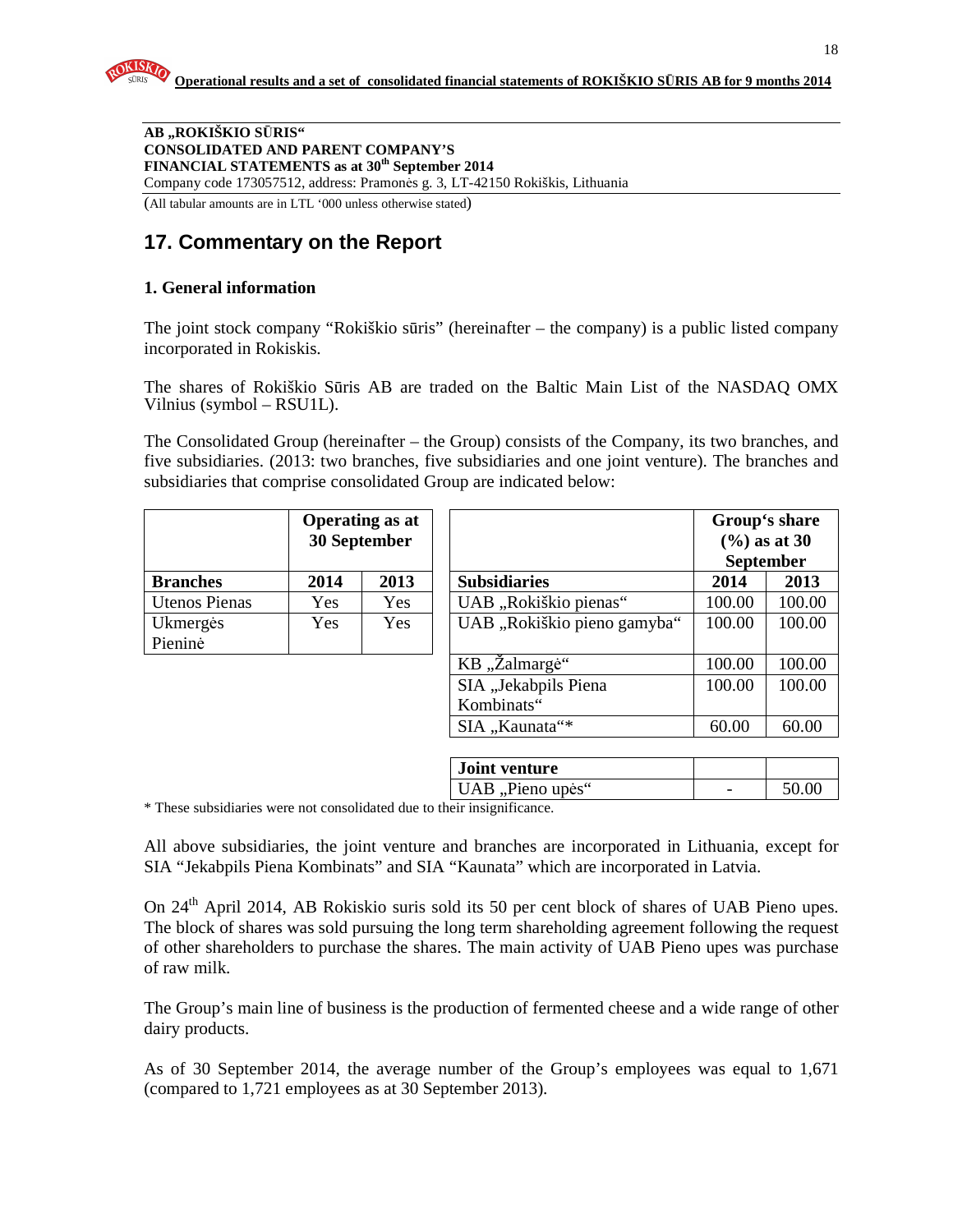#### **2. Accounting Principles**

These consolidated financial statements have been prepared according to International Financial Reporting Standards (IFRS) as adopted by the European Union.

The consolidated financial statements have been prepared under the historical cost convention. The principal accounting policies applied in the preparation of these consolidated and parent company's financial statements are set out below. These policies have been consistently applied to all the years present, unless otherwise stated.

The preparation of consolidated and parent company's financial statements in conformity with IFRS requires the use of estimates and assumptions that affect the reported amounts of assets and liabilities and disclosure of contingent assets and liabilities at the date of the financial statements and the reported amounts of revenues and expenses during the reporting period.

Subsidiaries are the entities over which the Group has the power to govern the financial and operating policies generally accompanying a shareholding of more than one half of the voting rights. Subsidiaries are fully consolidated from the date on which control is transferred to the Group. They are de-consolidated from the date that control ceases.

Transactions among the Group's enterprises, residual values and retained transaction earnings between the Group's enterprises are eliminated. Unrealised loss is eliminated too; however, it is considered to be the sign of transfer asset value decrease. The accounting principles of daughter enterprises were changed where necessary in order to ensure their consistency with the accounting principles applied by the Group.

The Group applies a policy of treating transactions with minority interests as transactions with parties external to the Group. Disposals to minority interests result in gains and losses for the Group that are recorded in the statement of comprehensive income.

The group's interests in jointly controlled entities are accounted for by proportionate consolidation. The group combines its share of the joint ventures' individual income and expenses, assets and liabilities and cash flows on a line-by-line basis with similar items in the group's financial statements. The group recognises the portion of gains or losses on the sale of assets by the group to the joint venture that is attributable to the other venturers. The group does not recognise its share of profits or losses from the joint venture that result from the group's purchase of assets from the joint venture until it resells the assets to an independent party. However, a loss on the transaction is recognised immediately if the loss provides evidence of a reduction in the net realisable value of current assets, or an impairment loss.

Items included in the financial statements of the Company and each of the Group's entities are measured using the currency of the primary economic environment in which the entity operates (hereinafter "the functional currency"). The financial statements are presented in Litas (LTL), which is the Company's (and each of the Group entity's) functional and presentation currency.

The value of long-term tangible assets is valued at historical cost less accumulated depreciation. Subsequent costs are included into the asset's carrying amount or recognized as separate assets, as appropriate, only when it is likely that in future the Group will receive economic benefits associated with the item and the cost of the item will be measured accordingly. All other repairs and maintenance expenses are charged to the income statement during the financial period in which they have been incurred.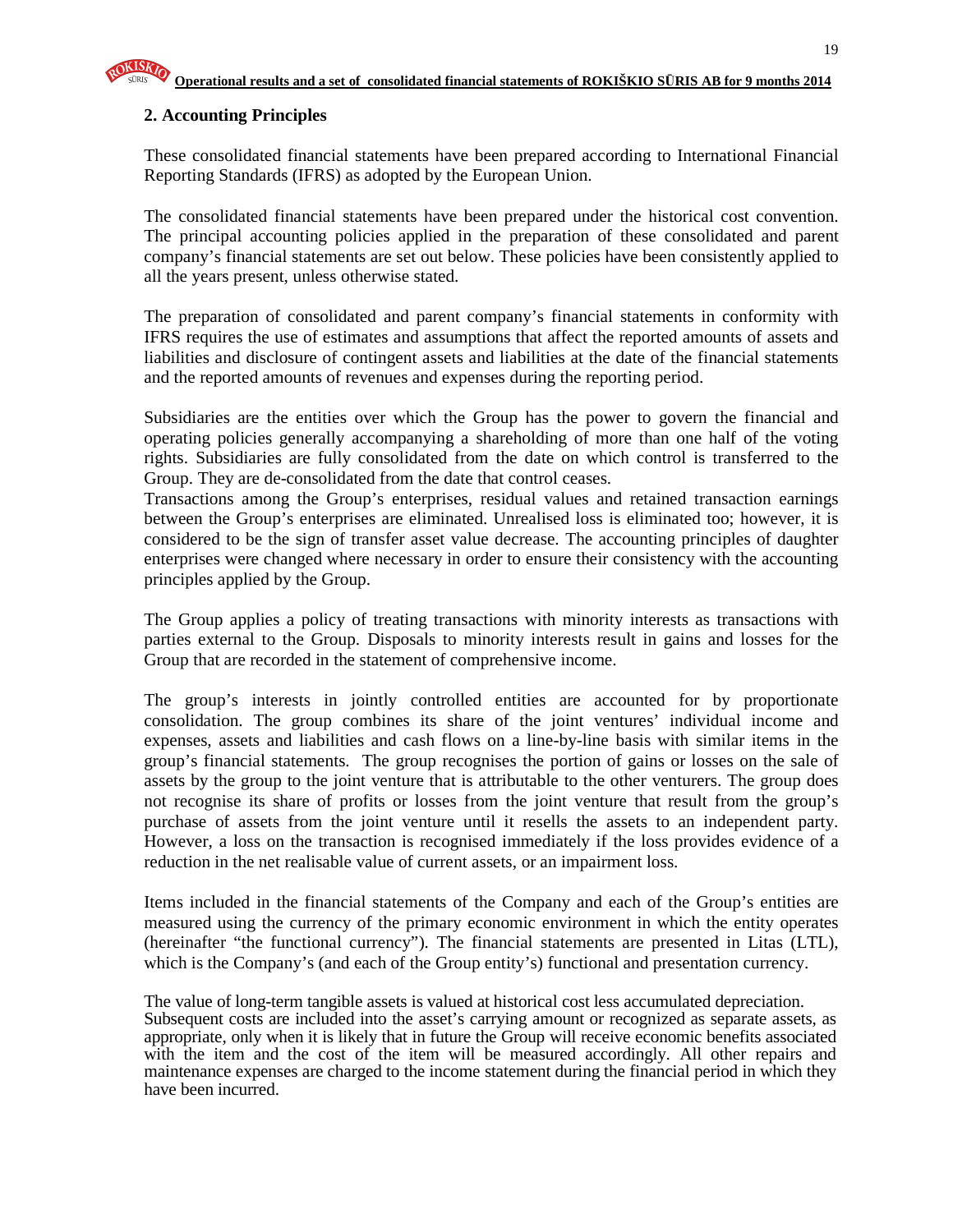Depreciation on property, plant and equipment is calculated using the straight-line method to allocate their cost to their residual values over their estimated useful lives, as follows:

| <b>Buildings</b>                                     | $15 - 55$ years |
|------------------------------------------------------|-----------------|
| Plant & machinery                                    | $5 - 29$ years  |
| Motor vehicles                                       | $4 - 10$ years  |
| Equipment and other property, plant and 3 - 20 years |                 |
| equipment                                            |                 |

The asset residual values and useful lives are reviewed, and adjusted, if appropriate, at each balance sheet date.

The Group's software which is expected to bring the Group material benefit in future, is valued at cost price less accumulated depreciation. Depreciation is calculated using the straight-line method for the estimated useful life from 1 to 5 years.

Loans and receivables are non-derivative financial assets with fixed or determinable payments that are not quoted in an active market. They are included in current assets, except for maturities greater than 12 months after the balance sheet date. These are classified as non-current assets. Loans and receivables are classified as 'trade and other receivables' in the balance sheet.

Inventories are subsequently carried at the lower of cost and net realisable value. Cost is determined by the first-in, first-out (FIFO) method. The cost of finished goods and work in progress comprises raw materials, direct labour, other direct costs and related indirect production overheads, but excludes borrowing costs. Net realisable value is the estimated selling price in the ordinary course of business, less the costs of completion and selling expenses.

Loans granted and amounts receivables are recognised initially at fair value and subsequently measured at amortised cost using the effective interest method, less the amount of impairment loss. A provision for impairment of amounts receivables is established when there is objective evidence that the Group will not be able to collect all amounts due according to the original terms of receivables. The impairment amount is the difference between the asset's carrying amount and the present value of estimated future cash flows, discounted at the original effective interest rate. The amount of the provision is recognised in the statement of comprehensive income within 'general and administrative expenses'. Bad debts are written off during the year in which they are identified as irrecoverable.

Cash and cash equivalents are carried at nominal value. For the purposes of the cash flow statement, cash and cash equivalents comprise cash on hand and at bank and bank overdrafts. Bank overdrafts are included in borrowings in current liabilities on the balance sheet.

Ordinary shares are stated at their par value. Consideration received for the shares sold in excess over their nominal value is shown as share premium. Incremental external costs directly attributable to the issue of new shares are accounted for as a deduction from share premium.

Where the Company or its subsidiaries purchase the Company's equity share capital, the consideration paid including any attributed incremental external costs is deducted from shareholders' equity as treasury shares until they are sold, reissued, or cancelled. No gain or loss is recognised in the statement of comprehensive income on the sale, issuance, or cancellation of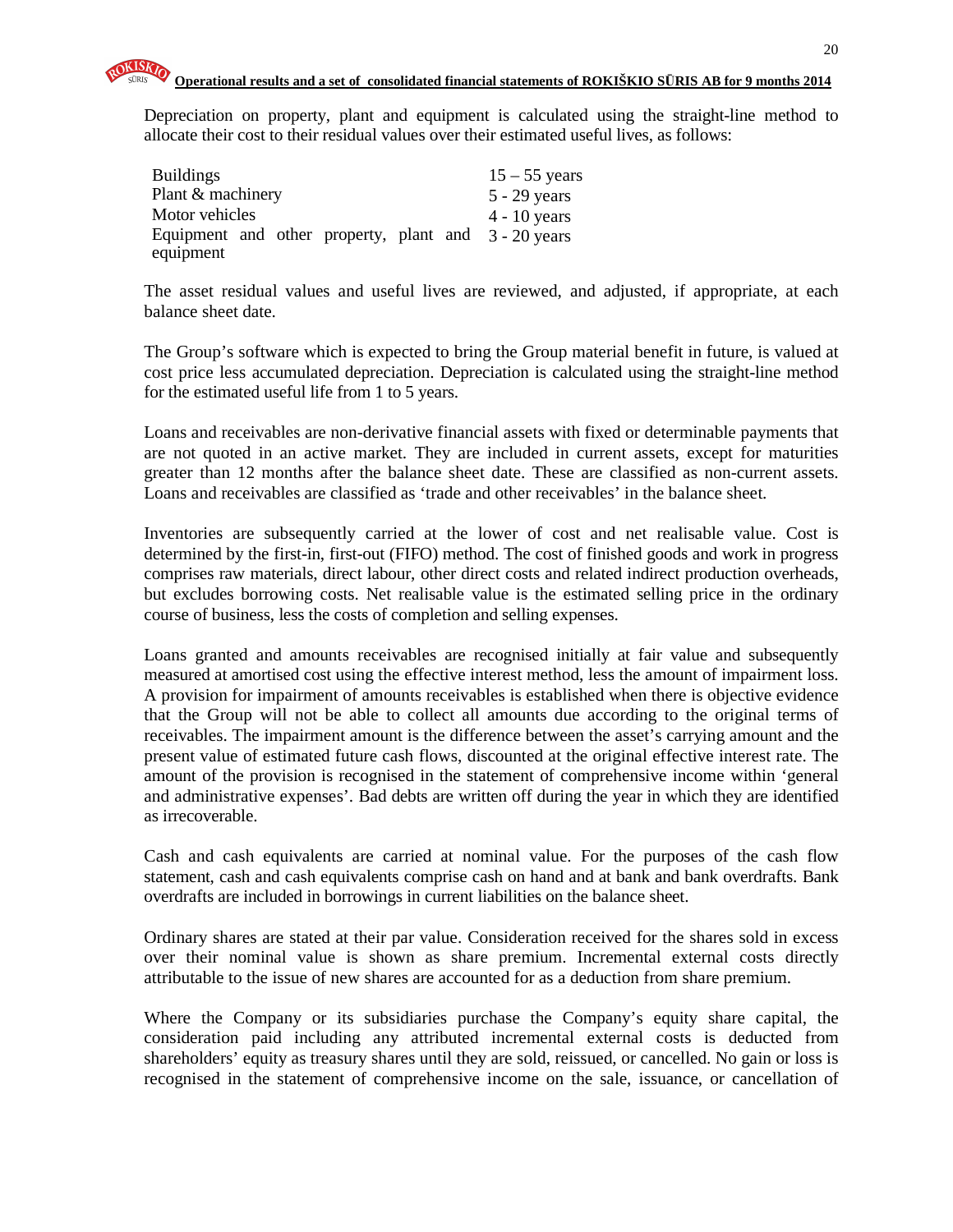treasury shares. Where such shares are subsequently sold or reissued, any consideration received is presented in the consolidated financial statements as a change in shareholders' equity.

Other reserves are established upon the decision of annual general meeting of shareholders on profit appropriation.

Borrowings are recognised initially at fair value, net of transaction costs incurred. Borrowings are subsequently stated at amortised cost. Any difference between the amount at initial recognition and the redemption value is recognised in the statement of comprehensive income over the period of the borrowings using the effective interest method.

Profit is taxable at a rate of 15 per cent (2013: 15 per cent) in accordance with the Lithuanian regulatory legislation on taxation.

The Group pays social security contributions to the state Social Security Fund (the Fund) on behalf of its employees based on the defined contribution plan in accordance with the local legal requirements. Social security contributions are recognised as expenses on an accrual basis and are included in payroll expenses.

Revenue comprises the fair value of the consideration received or receivable for the sale of goods and services in the ordinary course of the Group's activities. Revenue is shown net of value-added tax, returns, rebates and discounts and after eliminated sales within the Group. Revenue from sales of goods is recognised only when all significant risks and benefits arising from ownership of goods is transferred to the customer.

Interest income is recognised on a time-proportion basis using the effective interest method.

Dividend distribution to the Company's shareholders is recognised as a liability in the Group's financial statements in the period in which the dividends are approved by the Company's shareholders.

Basic earnings per share are calculated by dividing net profit attributed to the shareholders from average weighted number of ordinary registered shares in issue, excluding ordinary registered shares purchased by the Company and the Group and held as treasury shares.

Operating segments are reported in a manner consistent with the internal reporting provided to the chief operating decision-maker. The chief operating decision-maker, who is responsible for allocating resources and assessing performance of the operating segments, has been identified as the Board of directors that make strategic decisions.

The Group's management identified the following operating segments within the Group: hard cheese, semi hard cheese, butter, milk, cream, sour cream, sour milk, yogurt, curds, curd cheese and other. These operating segments were aggregated into two main reportable segments, based on similar nature of products, production process, type of customers and method of distribution.

Government grants are recognised at fair value where there is sufficient evidence that the grant will be received and the Group and the Company will comply with all conditions attached.

Government grants received to finance acquisition of property, plant and equipment are included in non-current deferred income in the balance sheet. They are recognised as income on a straightline basis over the useful life of property, plant and equipment concerned.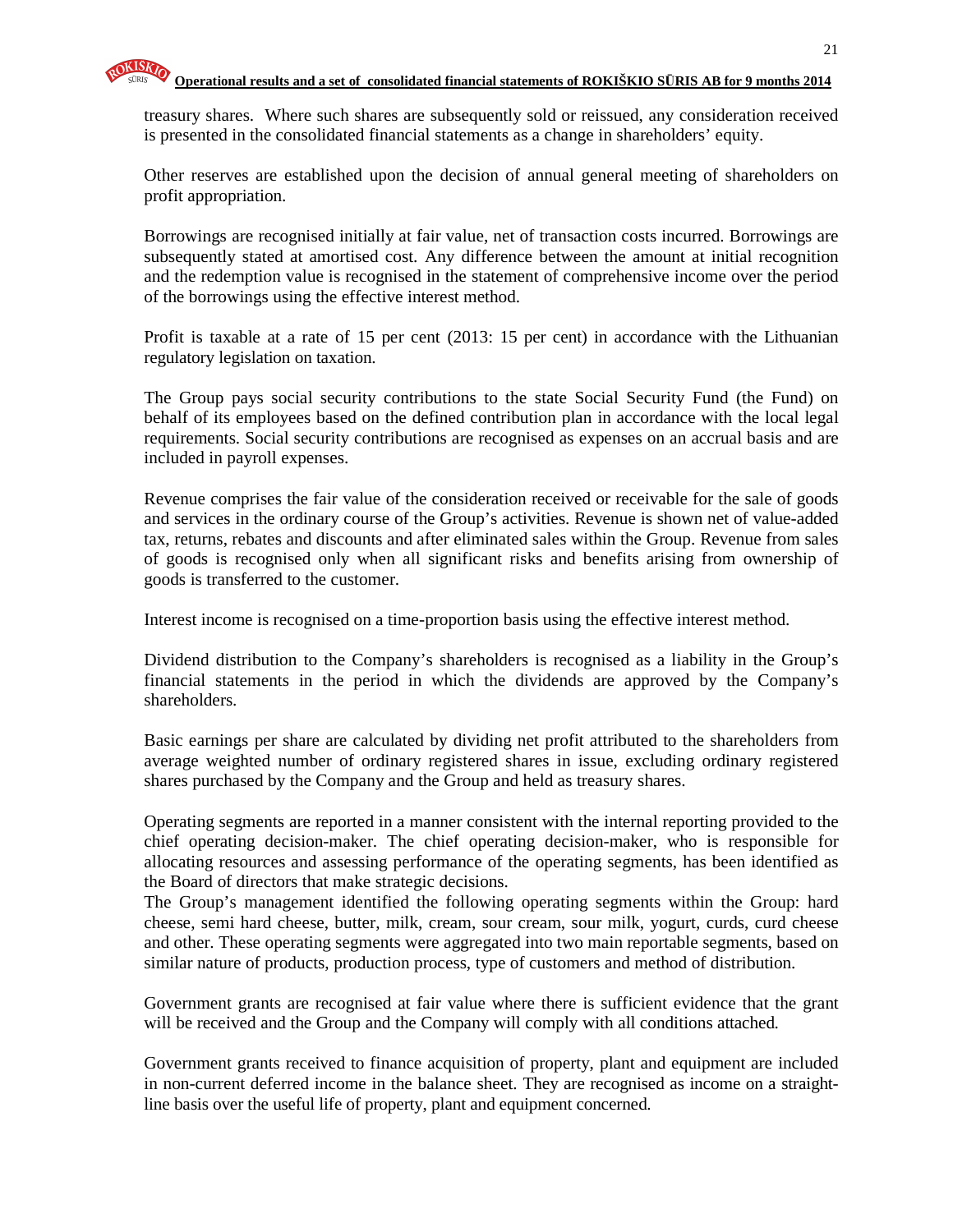Provisions are measured at the present value of expenditures expected to be required to settle the obligation using pre-tax rate that reflects current market assessments of the time value of money and the risks specified to the obligation. The increase in the provision due to passage of time is recognised as interest expense.

Trade payables are recognised initially at fair value and subsequently measured at amortised cost using effective interest method.

With effect from 31 December 2011, the Company and the Group account for property, plant and equipment at revalued amount less accumulated depreciation and impairment loss. Under the newly adopted accounting policy, the revaluation is carried out periodically to ensure that the carrying amount of property, plant and equipment will not differ significantly from the value determined with reference to the fair value at the end of the reporting period. In 2011, the valuation of property, plant and equipment was carried out by Vadasa UAB using the comparative market price method. The Company's management believes the values of property, plant and equipment adjusted under these methods as of 31 December 2011 approximated the fair value. No revaluation of property, plant and equipment was conducted in 2013.

#### **3. Information on segments**

#### *Business segments and the segments presented by the financial statements*

The Group's top management indicated the following business segments of the Group: hard cheese, semi hard cheese, butter, milk, cream, sour cream, sour milk, yogurt, curds, fresh cheese etc. The segments were coupled into two main segments presented by the financial statements based on alike production procedure, customer group and distribution channels.

The Group's main business segments:

- Fresh dairy products
- Cheese and other dairy products.

Other operations of the Group comprise of raw milk collection. Transactions between the business segments are on normal commercial terms and conditions.

#### *Geographic segments*

Analysis of the Group's income from sales according to markets is as follows:

|                                        | 2014 09 30 | 2013 09 30 |
|----------------------------------------|------------|------------|
| Lithuania                              | 218,755    | 190,918    |
| <b>Countries of EU</b>                 | 315,632    | 319,647    |
| <b>Other (including USA and Japan)</b> | 125,269    | 145,000    |
| <b>Total</b>                           | 659,656    | 655,565    |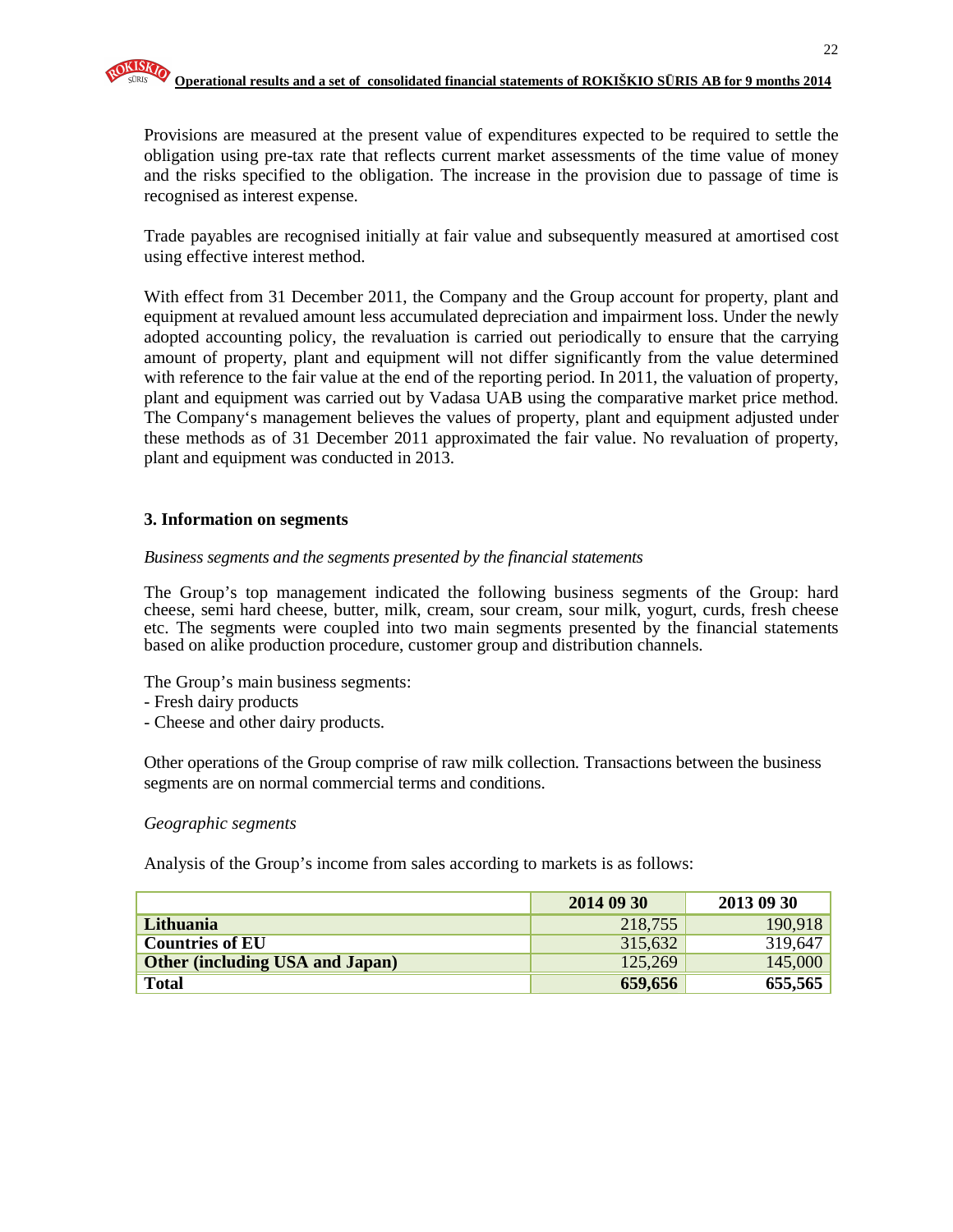

**,** 

Income analysis according to groups:

|                          | 2014 09 30 | 2013 09 30 |
|--------------------------|------------|------------|
| <b>Product Sales</b>     | 657,707    | 655,095    |
| <b>Provided services</b> | 1,949      |            |
| <b>Total</b>             | 659,656    | 655,565    |

#### **4. Long-term tangible assets**

In the income statement the depreciation charge of long-term tangible assets is reported in the following entries: selling and marketing expenses, general and administrative expenses and cost of sales, as well as in production in progress and ready production entries.

Software and intangible asset depreciation charge are accounted in the entry of general and administrative expenses.

#### **5. Other receivables**

As at  $30<sup>th</sup>$  September 2014, the Group's receivables were made of:

|                                      | 2014 09 30 | 2013 09 30 |
|--------------------------------------|------------|------------|
| Long-term loans granted to farmers   | 1,609      | 2,240      |
| Long-term loans granted to employees | 930        | 989        |
| Investments                          | 560        | 551        |
| Loans to other companies             | 18,945     | 33,331     |
| Other                                | 2,267      | 1,201      |
| <b>Total</b>                         | 24,311     | 38,312     |

The repayment terms of loans granted to farmers vary from 2 months to 10 years, whereas the annual interest rate varies from 0 to 10 per cent.

The repayment terms of loans granted to employees vary from 1 to 22 years, whereas the interest rate for them is not calculated. The company's managing bodies believe that the balance sheet values of long-term receivables are their fair values.

#### **6. Inventories**

As at  $30<sup>th</sup>$  September 2014, the Group's inventories were made of:

|                        | 2014 09 30 | 2013 09 30 |
|------------------------|------------|------------|
| Raw material           | 8,260      | 7,903      |
| Production in progress | 20,360     | 26,313     |
| Ready production       | 130,877    | 75,715     |
| Other inventories      | 3,715      | 3,750      |
| <b>Total</b>           | 163,212    | 113,681    |